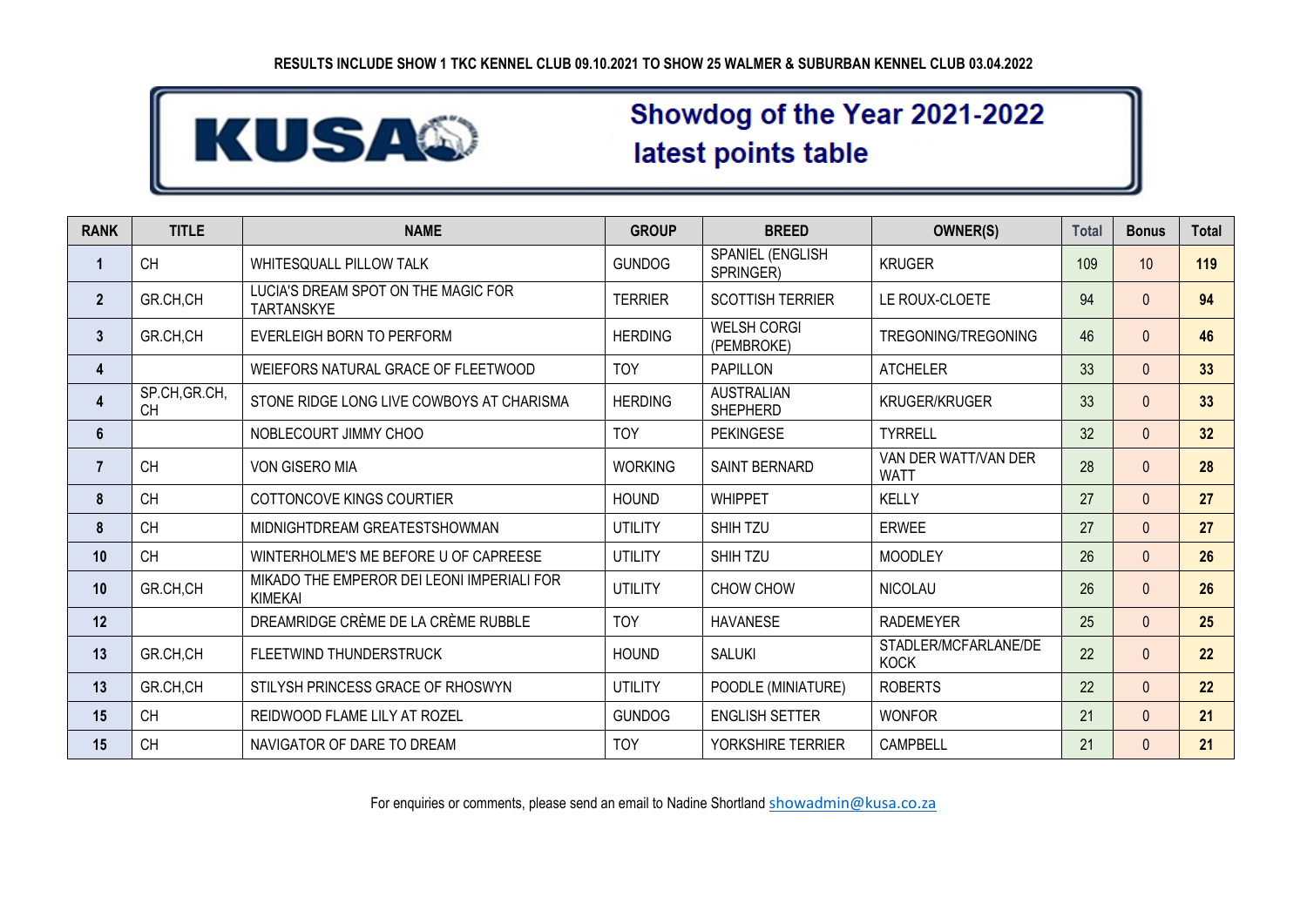| 17 | GR.CH,CH  | VILLANYDA SUPER BOWL OF AROHAHILLS                        | <b>HERDING</b> | <b>AUSTRALIAN</b><br><b>SHEPHERD</b> | <b>NEZAR</b>            | 19 | $\Omega$       | 19 |
|----|-----------|-----------------------------------------------------------|----------------|--------------------------------------|-------------------------|----|----------------|----|
| 17 |           | WAMPUM DAY DATE                                           | <b>TOY</b>     | <b>MALTESE</b>                       | <b>ROLFES</b>           | 19 | $\Omega$       | 19 |
| 17 | <b>CH</b> | SCHPINDEL' ONLY IN TEXAS AT DOTCOM                        | <b>UTILITY</b> | POODLE (STANDARD)                    | <b>VAN NIEKERK</b>      | 19 | $\Omega$       | 19 |
| 20 | GR.CH,CH  | BUNNICHEM CHIMBORAZO OF ROWANIA                           | <b>GUNDOG</b>  | <b>RETRIEVER</b><br>(LABRADOR)       | <b>ROWAN</b>            | 18 | $\Omega$       | 18 |
| 20 | <b>CH</b> | <b>WINSTON ALSAMAR</b>                                    | <b>UTILITY</b> | <b>FRENCH BULLDOG</b>                | VAN HEERDEN             | 18 | $\Omega$       | 18 |
| 22 | GR.CH.CH  | <b>GATEBEAUTIFUL RIVER JORDAN</b>                         | <b>GUNDOG</b>  | <b>WEIMARANER (SHORT-</b><br>HAIRED) | <b>MEYBURGH</b>         | 17 | $\Omega$       | 17 |
| 22 | <b>CH</b> | DU VENTOUX BAROQUE AT ASHVALE                             | <b>HERDING</b> | <b>BEARDED COLLIE</b>                | <b>ASHTON</b>           | 17 | $\Omega$       | 17 |
| 22 | <b>CH</b> | EUKLEIA CYMRU POLARSTAR                                   | <b>TERRIER</b> | STAFFORDSHIRE BULL<br><b>TERRIER</b> | VAN HEERDEN             | 17 | $\Omega$       | 17 |
| 22 | <b>CH</b> | SUMMERSIM WHERE'S WALLACE                                 | <b>TOY</b>     | <b>PUG</b>                           | <b>SIM</b>              | 17 | $\Omega$       | 17 |
| 26 | <b>CH</b> | BASSANOVA ALL ABOUT SANSA                                 | <b>WORKING</b> | <b>BOXER</b>                         | <b>GRAHAM</b>           | 16 | $\Omega$       | 16 |
| 27 |           | SPACECADET BUXTON BLUE                                    | <b>TOY</b>     | <b>BICHON FRISE</b>                  | <b>REES</b>             | 15 | $\Omega$       | 15 |
| 27 |           | FALCONCRAG LEADING LADY                                   | <b>HOUND</b>   | <b>WHIPPET</b>                       | <b>HODGKINSON</b>       | 15 | $\Omega$       | 15 |
| 27 | <b>CH</b> | <b>BRIDGEVALE AURORA</b>                                  | <b>HOUND</b>   | <b>RHODESIAN</b><br><b>RIDGEBACK</b> | <b>BRITS/BRITS</b>      | 15 | $\Omega$       | 15 |
| 27 |           | COTONROYAL NESSUN DORMA                                   | <b>TOY</b>     | COTON DE TULEAR                      | <b>KLEVISAR</b>         | 15 | $\Omega$       | 15 |
| 31 | <b>CH</b> | STANWIX SPECIAL EDITION                                   | <b>WORKING</b> | <b>BOXER</b>                         | <b>VERRINDER-EISLER</b> | 14 | $\Omega$       | 14 |
| 32 | INT.CH,CH | DINNYESVAROSI SWEET CHILD O'MINE OF<br><b>BATAIREACHT</b> | <b>TERRIER</b> | <b>KERRY BLUE TERRIER</b>            | ERASMUS/ERASMUS         | 13 | $\Omega$       | 13 |
| 32 | <b>CH</b> | SEASYDE SUNSET STRIP OF WHITE SQUALL                      | <b>GUNDOG</b>  | <b>POINTER</b>                       | YOUNG/KRUGER            | 13 | $\Omega$       | 13 |
| 32 | <b>CH</b> | SLEEPYHOLLOW CLOUD DANCER                                 | <b>HOUND</b>   | <b>WHIPPET</b>                       | <b>CABION</b>           | 13 | $\Omega$       | 13 |
| 32 | GR.CH, CH | VON SHINBASHI FAITH LOVE HOPE AT KAIKOURA                 | <b>TOY</b>     | CHINESE CRESTED<br><b>DOG</b>        | DE CONING               | 13 | $\mathbf{0}$   | 13 |
| 32 | <b>CH</b> | BELUKHA PENELOPE AT VON EITZEN                            | <b>WORKING</b> | SIBERIAN HUSKY                       | <b>ANDERSON</b>         | 13 | $\overline{0}$ | 13 |
| 32 | <b>CH</b> | QUILLQUEST THE RITZ                                       | <b>GUNDOG</b>  | <b>RETRIEVER (GOLDEN)</b>            | ACKHURST/ACKHURST       | 13 | $\Omega$       | 13 |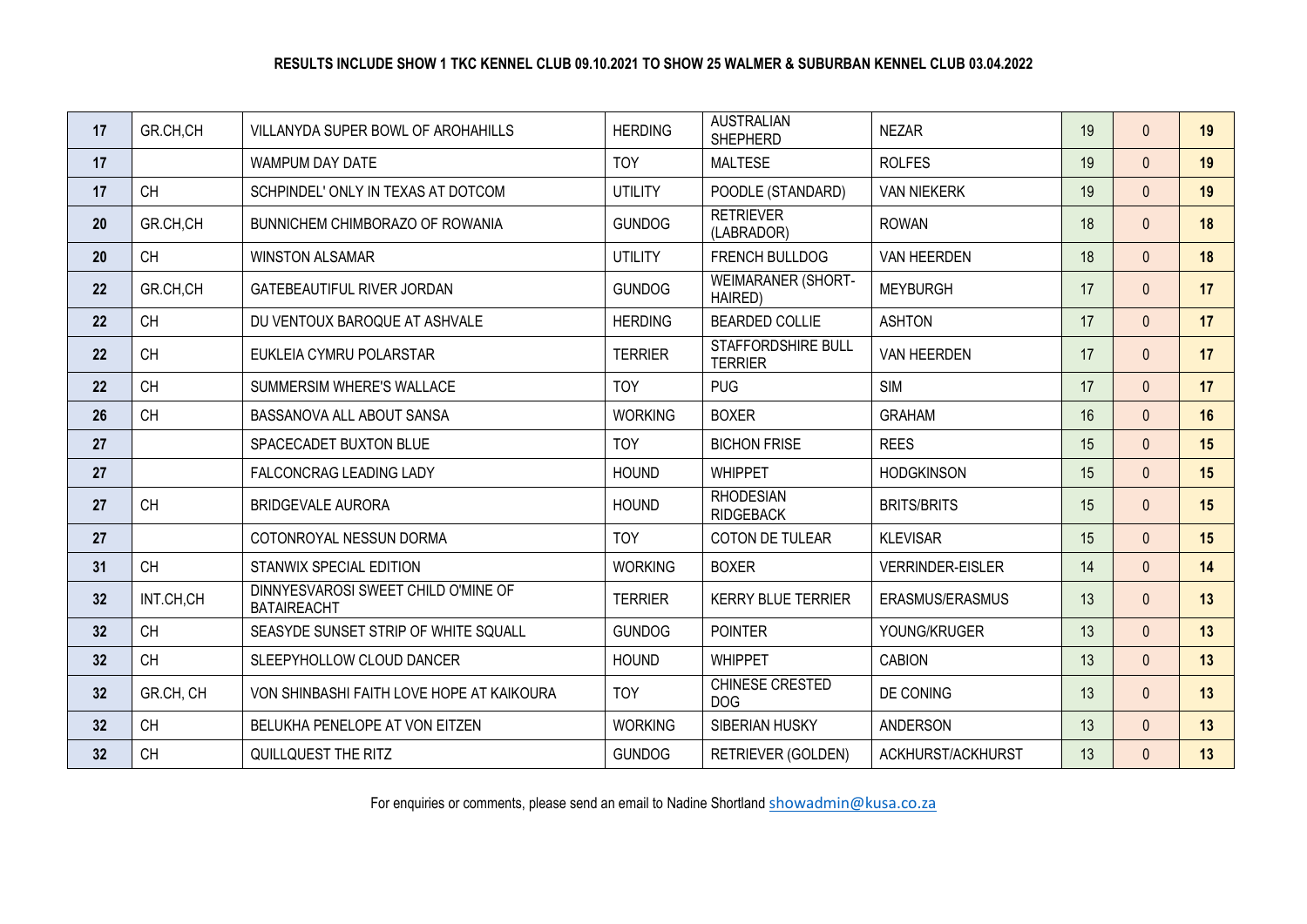| 32 <sup>2</sup> |                             | INA'S FASHION FASCINATION AT WHITE SQUALL                | <b>HOUND</b>   | <b>GREYHOUND</b>                            | <b>KRUGER/VAN ASWEGEN</b> | 13 | $\Omega$     | 13           |
|-----------------|-----------------------------|----------------------------------------------------------|----------------|---------------------------------------------|---------------------------|----|--------------|--------------|
| 39              | GR.CH,CH                    | <b>GETWICK FANCY THAT</b>                                | <b>HOUND</b>   | DACHSHUND (MINI<br><b>LONG HAIRED)</b>      | <b>DAVIES</b>             | 12 | $\Omega$     | 12           |
| 39              |                             | CAPSTONES MISS-TEEQ OF AMMICUS                           | <b>TERRIER</b> | <b>STAFFORDSHIRE BULL</b><br><b>TERRIER</b> | <b>FOURIE</b>             | 12 | $\Omega$     | 12           |
| 39              | GR.CH.CH                    | MIDNIGHTDREAM PICTURE PERFECT                            | <b>UTILITY</b> | SHIH TZU                                    | <b>ERWEE</b>              | 12 | $\Omega$     | 12           |
| 42              | <b>CH</b>                   | XANTAH DOUBLE IMPACT                                     | <b>TOY</b>     | <b>POMERANIAN</b>                           | <b>FOURIE</b>             | 11 | $\Omega$     | 11           |
| 42              | <b>CH</b>                   | <b>KEYSTONE STAR DANCER</b>                              | <b>UTILITY</b> | <b>MINIATURE</b><br><b>SCHNAUZER</b>        | SPANGENBERG               | 11 | $\Omega$     | 11           |
| 42              |                             | NETHERWOODS BRUT BLANC                                   | <b>WORKING</b> | <b>GERMAN SHEPHERD</b><br><b>DOG</b>        | <b>FEHRSEN</b>            | 11 | $\Omega$     | 11           |
| 42              | GR.CH.CH                    | TANTALIKA HARRY DASH                                     | <b>HOUND</b>   | AFGHAN HOUND                                | <b>JACKSON</b>            | 11 | $\Omega$     | 11           |
| 42              |                             | DALMALLI OLYMPIC DREAM                                   | <b>UTILITY</b> | <b>DALMATIAN</b>                            | <b>IMMELMAN</b>           | 11 | $\mathbf{0}$ | 11           |
| 47              | <b>CH</b>                   | MACKLAND GIVES YA WINGS                                  | <b>HERDING</b> | SHETLAND SHEEPDOG                           | <b>NIENABER</b>           | 10 | $\Omega$     | 10           |
| 47              | <b>CH</b>                   | <b>SUMMERSIM TITANIUM</b>                                | <b>WORKING</b> | <b>SIBERIAN HUSKY</b>                       | <b>SIM</b>                | 10 | $\Omega$     | 10           |
| 47              |                             | JAEN OF RIGOLETTO THE GLOW OF THE SNOWY STAR<br>OF ANNAN | <b>HERDING</b> | <b>SAMOYED</b>                              | <b>EDMONDSON</b>          | 10 | $\Omega$     | 10           |
| 47              | CH, GR, CH                  | MORRIZANI ICAMEISAWICNQRD                                | <b>UTILITY</b> | <b>BOSTON TERRIER</b>                       | <b>MORRISON</b>           | 10 | $\Omega$     | 10           |
| 47              | <b>CH</b>                   | DOJANDRA A WINTERS TALE OF BAYNEST                       | <b>WORKING</b> | SAINT BERNARD                               | <b>BYNES/BAYNES</b>       | 10 | $\Omega$     | 10           |
| 47              | <b>CH</b>                   | RAMINARTUS TAL'S HEIDI                                   | <b>TERRIER</b> | STAFFORDSHIRE BULL<br><b>TERRIER</b>        | LOUW                      | 10 | $\Omega$     | 10           |
| 47              | GR.CH,CH                    | TANJO WAR LORD                                           | <b>GUNDOG</b>  | SPANIEL (ENGLISH<br>SPRINGER)               | <b>WHITTINGHAM</b>        | 10 | $\Omega$     | 10           |
| 47              | <b>CH</b>                   | DENOVA ONE VISION                                        | <b>GUNDOG</b>  | SPANIEL (AMERICAN<br>COCKER)                | <b>BROOKES</b>            | 10 | $\Omega$     | 10           |
| 47              | INT.CH, GR.CH,<br><b>CH</b> | SARANGRAVE UR THRONE AWAITS OF MORNINGHUNT               | <b>HOUND</b>   | <b>BEAGLE</b>                               | <b>HAUPTFLEISCH</b>       | 10 | $\Omega$     | 10           |
| 56              | GR.CH, CH                   | SUMMERSIM MAN IN BLACK                                   | <b>TOY</b>     | <b>PUG</b>                                  | <b>SIM</b>                | 9  | $\Omega$     | $\mathbf{9}$ |
| 56              | CH                          | INA'S FASHION EXCLUSIVE                                  | <b>HOUND</b>   | <b>GREYHOUND</b>                            | KRUGER/CABION/DUTHIE      | 9  | $\mathbf{0}$ | 9            |
| 56              | <b>CH</b>                   | <b>VENRON SILVER BLADE</b>                               | <b>HERDING</b> | <b>BORDER COLLIE</b>                        | <b>JUCKES/JUCKES</b>      | 9  | $\Omega$     | $9^{\circ}$  |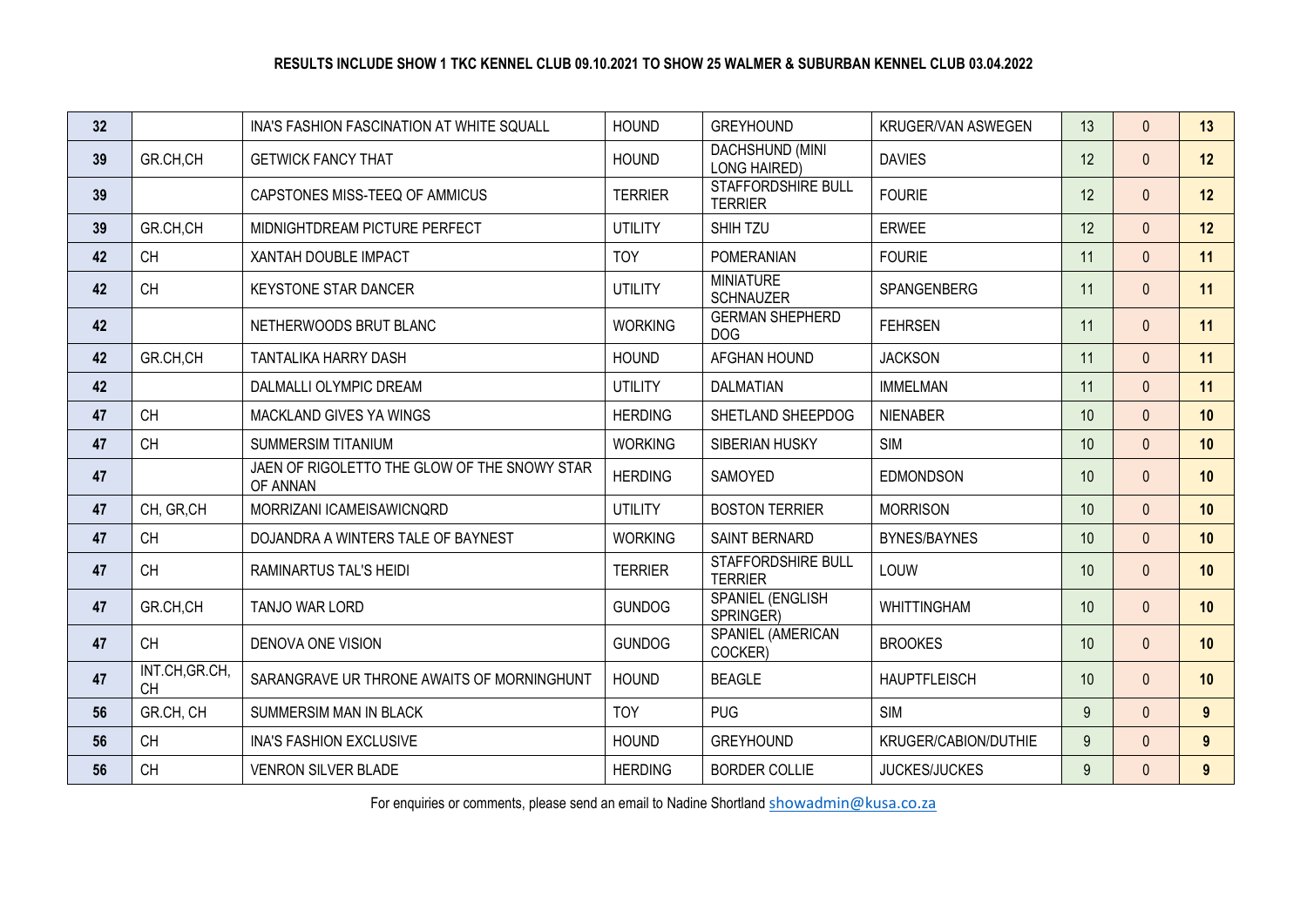| 56 | <b>CH</b> | WILBOD I'M YOUR VENUS OF BELLAKARMA   | <b>TERRIER</b> | <b>BULL TERRIER</b><br>(MINIATURE)              | <b>VAN NIEKERK</b> | 9              | $\Omega$     | $9^{\circ}$    |
|----|-----------|---------------------------------------|----------------|-------------------------------------------------|--------------------|----------------|--------------|----------------|
| 56 | CH, GR.CH | AMBERHALL ARIELLA                     | <b>HOUND</b>   | <b>RHODESIAN</b><br><b>RIDGEBACK</b>            | <b>BECCARO</b>     | 9              | $\Omega$     | 9              |
| 56 | GRCH, CH  | FEATHERSCENT SHE'S THE ONE            | <b>GUNDOG</b>  | <b>RETRIEVER (FLAT-</b><br>COATED)              | <b>NAPOLI</b>      | 9              | $\Omega$     | $9^{\circ}$    |
| 56 | <b>CH</b> | RADOST ZHIZNI SKY'S LIMIT AT FOXFIRE  | <b>HERDING</b> | SAMOYED                                         | <b>BATTEY</b>      | 9              | $\Omega$     | 9              |
| 63 | <b>CH</b> | WALLACE VOM GRABFELDGAU               | <b>WORKING</b> | <b>GERMAN SHEPHERD</b><br><b>DOG</b>            | YANAI              | 8              | $\Omega$     | 8              |
| 63 | <b>CH</b> | <b>BELUKHA TOGETHER FOREVA</b>        | <b>WORKING</b> | <b>SIBERIAN HUSKY</b>                           | <b>GUSAREVICH</b>  | 8              | $\Omega$     | 8              |
| 63 | <b>CH</b> | HOPECHARM CAPE CRUSADER OF WESTJOY    | <b>TERRIER</b> | WEST HIGHLAND WHITE<br><b>TERRIER</b>           | <b>GOLDSCHMIDT</b> | 8              | $\Omega$     | 8              |
| 63 | <b>CH</b> | <b>ALRIC IMADIVA</b>                  | <b>GUNDOG</b>  | SPANIEL (AMERICAN<br>COCKER)                    | <b>BANKS</b>       | 8              | $\Omega$     | 8              |
| 63 |           | FURRY LOAF HERO AND THE CROWN         | <b>HERDING</b> | <b>WELSH CORGI</b><br>(PEMBROKE)                | <b>NIENABER</b>    | 8              | $\Omega$     | 8              |
| 63 | <b>CH</b> | <b>BALLYASKETILL REMY MARTIN</b>      | <b>HOUND</b>   | <b>BASSET GRIFFON</b><br><b>VENDEEN (PETIT)</b> | <b>HASKINS</b>     | 8              | $\Omega$     | 8              |
| 63 | <b>CH</b> | LINUM CROCUS AND RABBITS OF TULLAMORE | <b>TERRIER</b> | <b>SKYE TERRIER</b>                             | <b>RORKE-TARR</b>  | 8              | $\Omega$     | 8              |
| 63 | <b>CH</b> | CARLOS ROXY DIAMOND OF NURLYN         | <b>UTILITY</b> | POODLE (MINIATURE)                              | <b>FRIEND</b>      | 8              | $\mathbf{0}$ | 8              |
| 63 |           | OBT A SONG OF FIRE AND ICE            | <b>HERDING</b> | <b>AUSTRALIAN</b><br><b>SHEPHERD</b>            | <b>OLIVIER</b>     | 8              | $\Omega$     | 8              |
| 63 | <b>CH</b> | DONNEHAUS YO SHAKA                    | <b>WORKING</b> | <b>DOBERMANN</b>                                | <b>MORTON</b>      | 8              | $\Omega$     | 8              |
| 73 |           | STONECOURT SHOOT THE MOON             | <b>TERRIER</b> | <b>FOX TERRIER</b><br>(SMOOTH)                  | <b>THOMPSON</b>    | $\overline{7}$ | $\Omega$     | $\overline{7}$ |
| 73 | <b>CH</b> | STRATHAVEN WEHAVEAPROBLEM             | <b>HERDING</b> | <b>AUSTRALIAN</b><br><b>SHEPHERD</b>            | <b>BAXTER</b>      | $\overline{7}$ | $\Omega$     | $\overline{7}$ |
| 73 |           | HARTLY MIMOSA OF WYLWIND              | <b>HERDING</b> | SHETLAND SHEEPDOG                               | <b>WYLIE</b>       | $\overline{7}$ | $\mathbf{0}$ | $\overline{7}$ |
| 73 | <b>CH</b> | QUE MADE YOU LOOK                     | <b>UTILITY</b> | <b>BOSTON TERRIER</b>                           | JANSE VAN RENSBURG | $\overline{7}$ | $\Omega$     | $\overline{7}$ |
| 73 | <b>CH</b> | OLDOAK XPRESS DELIVERY TO MICHANDRE   | <b>HERDING</b> | <b>OLD ENGLISH</b><br><b>SHEEPDOG</b>           | <b>MEYER</b>       | $\overline{7}$ | $\Omega$     | $\overline{7}$ |
| 73 | GR.CH,CH  | CHALDONNE OUT ON BAIL AT SHARBARA     | <b>WORKING</b> | <b>DOBERMANN</b>                                | <b>ABERDEIN</b>    | $\overline{7}$ | $\Omega$     | $\overline{7}$ |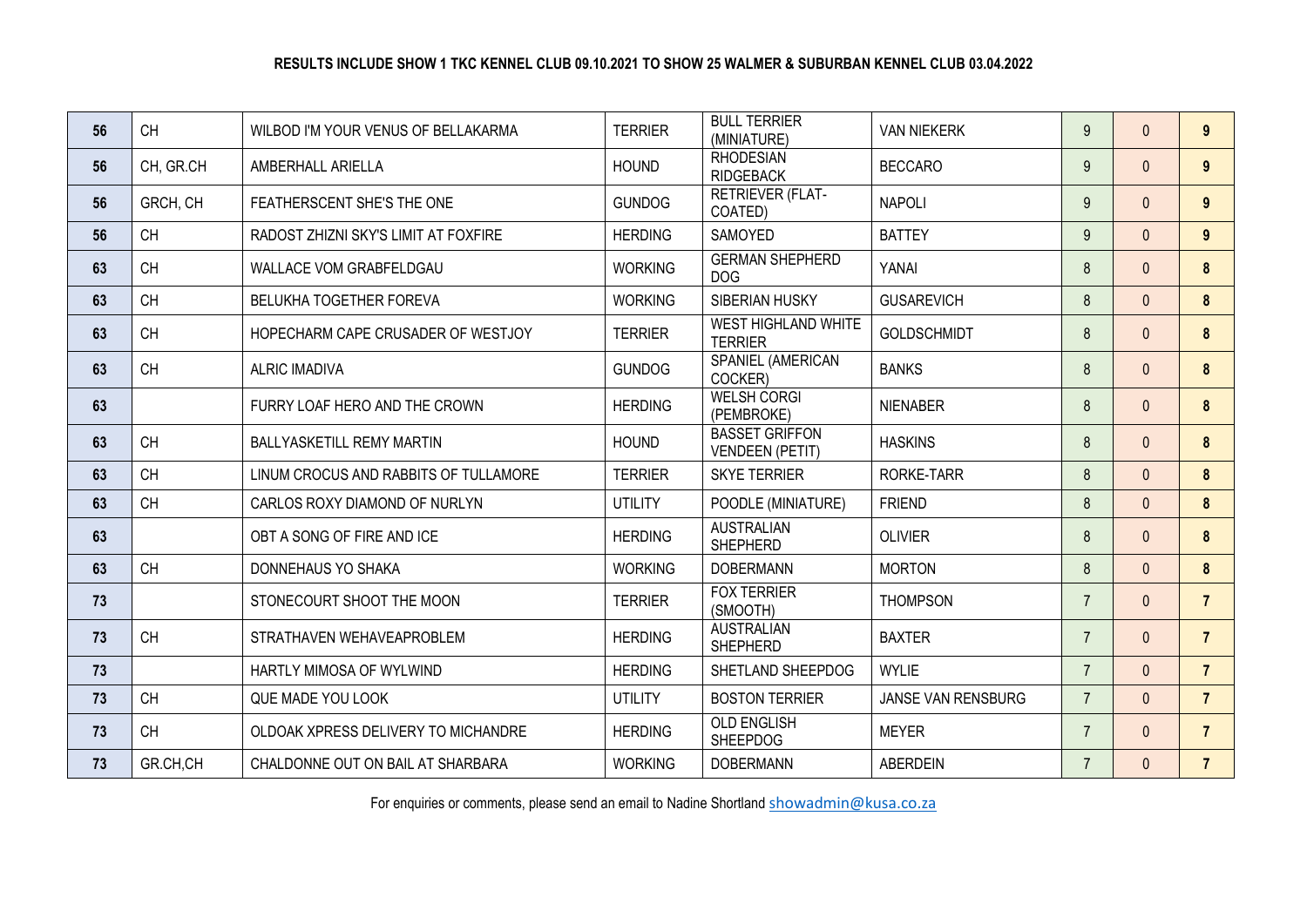| 73 |           | <b>JAYMET STEEL</b>                                   | <b>TERRIER</b> | <b>STAFFORDSHIRE BULL</b><br><b>TERRIER</b>   | <b>SCHOLTZ</b>            | $\overline{7}$  | $\mathbf{0}$   | $\overline{7}$  |
|----|-----------|-------------------------------------------------------|----------------|-----------------------------------------------|---------------------------|-----------------|----------------|-----------------|
| 73 | <b>CH</b> | <b>CASSOM LEANDRO</b>                                 | <b>GUNDOG</b>  | SPANIEL (COCKER)                              | EVANS/KIRK/RUDDLE         | $\overline{7}$  | $\Omega$       | $\overline{7}$  |
| 73 |           | POTIPHAR OH SO HOT OF STAGMANSKOP                     | <b>GUNDOG</b>  | <b>RETRIEVER</b><br>(LABRADOR)                | <b>HACKING</b>            | $\overline{7}$  | $\Omega$       | $\overline{7}$  |
| 82 | CH        | BE MY LADY PRETTY SWEET FOR KRESCENDO                 | <b>TOY</b>     | CHINESE CRESTED<br><b>DOG</b>                 | <b>ANDERSON</b>           | $6\phantom{1}$  | $\Omega$       | $6\phantom{1}$  |
| 82 | <b>CH</b> | VILLANYDA HANDSOME ICE BEAR OF AROHAHILLS             | <b>HERDING</b> | <b>AUSTRALIAN</b><br><b>SHEPHERD</b>          | <b>NEZAR</b>              | $6\phantom{1}$  | $\Omega$       | 6               |
| 82 |           | ZABUSH ZEUS                                           | <b>WORKING</b> | AMERICAN AKITA                                | LINNEKUGEL                | $6\phantom{1}$  | $\overline{0}$ | $6\phantom{a}$  |
| 82 | <b>CH</b> | SUMMERSIM LARK ASCENDING                              | <b>TOY</b>     | <b>PUG</b>                                    | <b>SIM</b>                | $6\overline{6}$ | $\mathbf{0}$   | $6\phantom{a}$  |
| 82 | <b>CH</b> | VON EDBERG ONLY FOREVER                               | <b>HOUND</b>   | DACHSHUND (MINI<br>SMOOTH)                    | BOTES-ERASMUS             | $6\phantom{1}$  | $\Omega$       | $6\phantom{1}$  |
| 82 | <b>CH</b> | <b>BAZINGELI MT KILIMANJARO</b>                       | <b>TERRIER</b> | <b>FOX TERRIER</b><br>(SMOOTH)                | DU PREEZ/VOSLOO           | $6\overline{6}$ | $\Omega$       | 6               |
| 82 | <b>CH</b> | <b>BELUKHA STORM RIDER</b>                            | <b>WORKING</b> | SIBERIAN HUSKY                                | OBERHOLZER/GUSAREVIC<br>H | $6\phantom{a}$  | $\Omega$       | $6\phantom{1}$  |
| 82 |           | <b>GENTLY BORN TAKE MY HEART</b>                      | <b>WORKING</b> | <b>GIANT SCHNAUZER</b>                        | <b>RADOMSKY</b>           | $6\phantom{a}$  | $\Omega$       | $6\phantom{1}$  |
| 82 | <b>CH</b> | COTTONCOVE ASCOT LADY                                 | <b>HOUND</b>   | <b>WHIPPET</b>                                | <b>JACKSON</b>            | $6\phantom{a}$  | $\Omega$       | $6\phantom{a}$  |
| 82 |           | DOSCARTHA MADE IN FINLAND OF ZABUSH                   | <b>HOUND</b>   | <b>IRISH WOLFHOUND</b>                        | LINNEKUGEL                | $6\phantom{a}$  | $\Omega$       | $6\phantom{1}$  |
| 82 | <b>CH</b> | ZENTO YUUBOU NO RENJI OF SHILUAN                      | <b>UTILITY</b> | <b>SHIBA</b>                                  | <b>ESTERHUIZEN</b>        | $6\phantom{a}$  | $\Omega$       | $6\phantom{1}$  |
| 82 |           | MARY LOU VOM QUERCUS WALD OF VON<br><b>WEGERWARTH</b> | <b>WORKING</b> | <b>ROTTWEILER</b>                             | <b>ESTERHUIZEN</b>        | $6\phantom{1}$  | $\Omega$       | 6               |
| 82 |           | <b>TULLAMORE SUNDANCE KID</b>                         | <b>GUNDOG</b>  | <b>GERMAN SHORT-</b><br><b>HAIRED POINTER</b> | <b>TARR</b>               | $6\phantom{a}$  | $\Omega$       | $6\phantom{1}$  |
| 95 |           | DONNEHAUS ALABAMA                                     | <b>WORKING</b> | <b>DOBERMANN</b>                              | LUCAS/RENCKEN             | 5 <sup>5</sup>  | $\Omega$       | $5\phantom{.0}$ |
| 95 | <b>CH</b> | LAZARUS EDMONDO OF ENERGY HOUSE                       | UTILITY        | <b>FRENCH BULLDOG</b>                         | <b>FERREIRA</b>           | 5               | $\Omega$       | $5\phantom{.0}$ |
| 95 |           | FAIRMOOR CALL ME FREYA                                | <b>WORKING</b> | <b>GREAT DANE</b>                             | <b>BECKMANN</b>           | 5               | $\Omega$       | 5 <sup>5</sup>  |
| 95 |           | HIGHTOWER'S KNOXVILLE COWBOY                          | <b>WORKING</b> | SIBERIAN HUSKY                                | <b>SCHAFER</b>            | $5\overline{)}$ | $\Omega$       | 5 <sup>5</sup>  |
| 95 | GR.CH,CH  | MONSTER FACTORY ALL THE RIGHT MOVES                   | <b>HERDING</b> | <b>WELSH CORGI</b><br>(PEMBROKE)              | <b>NIENABER</b>           | 5               | $\Omega$       | 5 <sup>5</sup>  |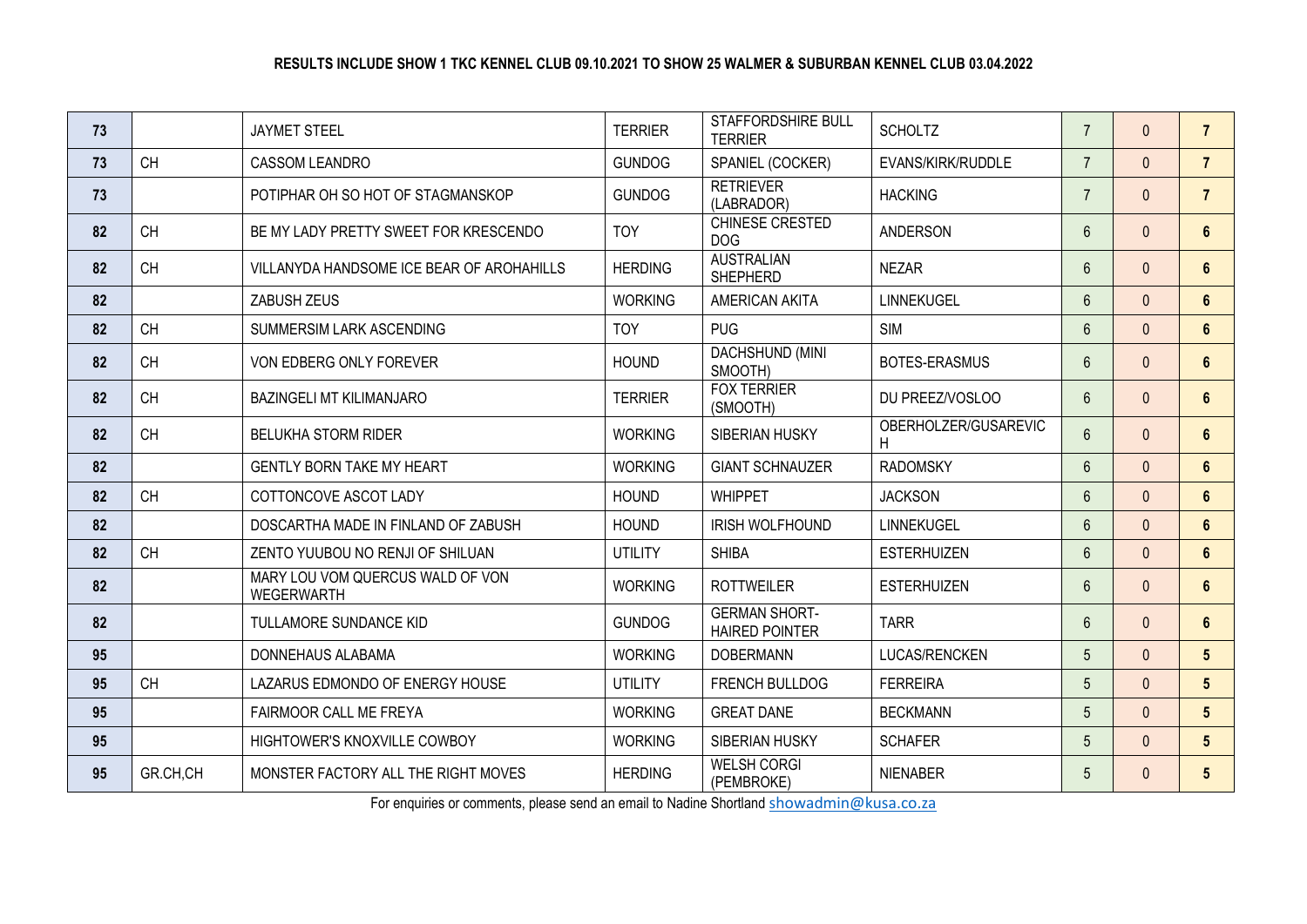| 95  | <b>CH</b> | <b>JUMARCHA INSTANT KARMA</b>                 | <b>TERRIER</b> | STAFFORDSHIRE BULL<br><b>TERRIER</b>          | <b>KNOETZEN</b>                     | $5\overline{)}$ | $\Omega$     | 5 <sup>5</sup>          |
|-----|-----------|-----------------------------------------------|----------------|-----------------------------------------------|-------------------------------------|-----------------|--------------|-------------------------|
| 95  | <b>CH</b> | <b>MALLIKI CAPTAIN JACK</b>                   | <b>UTILITY</b> | <b>FRENCH BULLDOG</b>                         | KLEYNHANS c/o VAN<br><b>HEERDEN</b> | $5\overline{)}$ | $\Omega$     | 5 <sup>5</sup>          |
| 95  | <b>CH</b> | DABECO MARIA COSTELLO OF HURUKAMANDEGE        | <b>HOUND</b>   | DACHSHUND (MIN<br><b>LONG HAIRED)</b>         | <b>DAVIES</b>                       | 5 <sup>5</sup>  | $\mathbf{0}$ | $5\overline{)}$         |
| 95  |           | SVORA SZARS STEPPES                           | <b>HOUND</b>   | <b>BORZOI (RUSSIAN</b><br>HUNTING SIGHTHOUND) | <b>STEPHENSON</b>                   | 5 <sup>5</sup>  | $\Omega$     | $5\phantom{.0}$         |
| 95  |           | TULLAMORE HAVE YOU SEEN THE REIGN             | <b>GUNDOG</b>  | <b>GERMAN SHORT-</b><br><b>HAIRED POINTER</b> | <b>TARR</b>                         | 5 <sup>5</sup>  | $\Omega$     | 5 <sup>5</sup>          |
| 95  |           | <b>KAMCHATKA AMEN</b>                         | <b>WORKING</b> | SIBERIAN HUSKY                                | <b>JOUBERT</b>                      | $5\overline{)}$ | $\Omega$     | 5 <sup>5</sup>          |
| 95  |           | HEATHERBELL SANDY SHORE                       | <b>TERRIER</b> | <b>JACK RUSSELL</b><br><b>TERRIER</b>         | <b>SCHOU</b>                        | $5\overline{)}$ | $\Omega$     | $5\phantom{.0}$         |
| 95  | GR.CH.CH  | HONEY DYNASTY COSMO MAXWELL OF IKANGWA        | <b>WORKING</b> | <b>BULLMASTIFF</b>                            | <b>CORDIER</b>                      | 5 <sup>5</sup>  | $\Omega$     | 5 <sup>5</sup>          |
| 95  | <b>CH</b> | CHERUBIM'S ROYAL DIAMOND DAVINA AT VON EITZEN | <b>HOUND</b>   | <b>WHIPPET</b>                                | <b>ANDERSON</b>                     | $5\overline{)}$ | $\Omega$     | 5 <sup>5</sup>          |
| 95  |           | EUREKA BUCCANEER                              | <b>TOY</b>     | MINIATURE PINSCHER                            | <b>SPARG</b>                        | 5 <sup>5</sup>  | $\Omega$     | 5 <sup>5</sup>          |
| 95  |           | <b>GLENGARRIF TARRYN</b>                      | <b>HOUND</b>   | <b>IRISH WOLFHOUND</b>                        | HARVEY/HARVEY                       | 5 <sup>5</sup>  | $\Omega$     | 5 <sup>5</sup>          |
| 95  | <b>CH</b> | <b>LARUMO DUKE'S ROFTY</b>                    | <b>TERRIER</b> | STAFFORDSHIRE BULL<br><b>TERRIER</b>          | COETSEE/COETSEE                     | 5 <sup>5</sup>  | $\Omega$     | 5 <sup>5</sup>          |
| 112 | GR.CH,CH  | <b>BRAGANZA BEFORE MIDNIGHT</b>               | UTILITY        | POODLE (MINIATURE)                            | <b>GELDENHUYS</b>                   | $\overline{4}$  | $\Omega$     | $\overline{4}$          |
| 112 |           | CONKASHA QUIET CHAOS                          | <b>GUNDOG</b>  | <b>LABRADOR RETRIEVER</b>                     | <b>GAILANI</b>                      | $\overline{4}$  | $\mathbf{0}$ | $\overline{4}$          |
| 112 | GR.CH.CH  | <b>GONDWANA I AM A FIREBALL</b>               | <b>HOUND</b>   | <b>RHODESIAN</b><br><b>RIDGEBACK</b>          | <b>JACOBS</b>                       | $\overline{4}$  | $\mathbf{0}$ | $\overline{4}$          |
| 112 | <b>CH</b> | <b>TANTALIKA KATE MOSS</b>                    | <b>HOUND</b>   | AFGHAN HOUND                                  | <b>JACKSON</b>                      | $\overline{4}$  | $\Omega$     | 4                       |
| 112 | <b>CH</b> | CLARASADO SANTINO                             | <b>GUNDOG</b>  | <b>RETRIEVER (GOLDEN)</b>                     | <b>BEUKES</b>                       | $\overline{4}$  | $\Omega$     | $\overline{4}$          |
| 112 | <b>CH</b> | THAT'S ITALIAN TALENT DEI NOBILPAZZI          | <b>HERDING</b> | <b>OLD ENGLISH</b><br><b>SHEEPDOG</b>         | <b>OLIVIER</b>                      | $\overline{4}$  | $\Omega$     | $\overline{4}$          |
| 112 | <b>CH</b> | FLEETWOOD TICKET TO RIDE                      | <b>UTILITY</b> | CHINESE CRESTED<br><b>DOG</b>                 | ATCHELER/RHODES                     | $\overline{4}$  | $\Omega$     | $\overline{4}$          |
| 112 |           | EIKE VON DER MADLAGE                          | <b>GUNDOG</b>  | <b>GERMAN SHORT-</b><br><b>HAIRED POINTER</b> | <b>TERBLANCHE</b>                   | 4               | $\mathbf{0}$ | $\overline{\mathbf{4}}$ |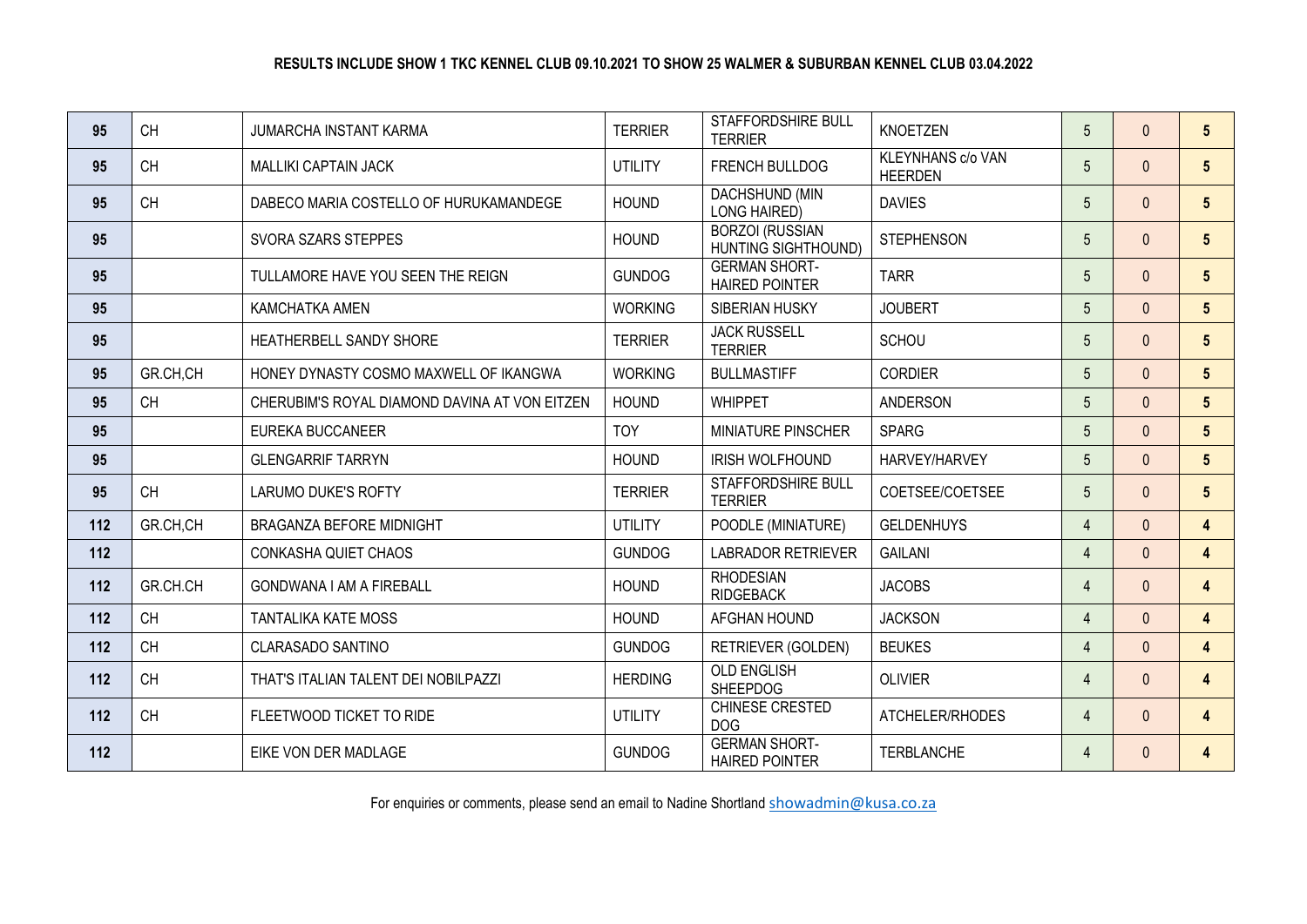| 112 | <b>CH</b>                   | TULLAMORE EARTHWINDNFIRE              | <b>HOUND</b>   | <b>BEAGLE</b>                                   | RORKE-TARR           | 4              | $\mathbf{0}$ | $\overline{4}$ |
|-----|-----------------------------|---------------------------------------|----------------|-------------------------------------------------|----------------------|----------------|--------------|----------------|
| 112 | INT. CHGR.CH,<br><b>CH</b>  | MELHAVEN KAREEM HASSON                | <b>HOUND</b>   | <b>SALUKI</b>                                   | <b>MELVIN</b>        | $\overline{4}$ | $\Omega$     | $\overline{4}$ |
| 112 |                             | PIPEAWAY GRAND DESIGN AT WHITE SQUALL | <b>GUNDOG</b>  | <b>POINTER</b>                                  | <b>KRUGER</b>        | $\overline{4}$ | $\Omega$     | $\overline{4}$ |
| 112 | <b>CH</b>                   | <b>LYNCOL INTERPRIMOS</b>             | <b>HERDING</b> | <b>BORDER COLLIE</b>                            | <b>HOPKINS</b>       | $\overline{4}$ | $\mathbf{0}$ | $\overline{4}$ |
| 112 | INT.CH,<br>GR.CH,CH         | <b>TRACESTAR RING LEADER</b>          | <b>TOY</b>     | <b>POMERANIAN</b>                               | <b>AUSTEN</b>        | $\overline{4}$ | $\mathbf{0}$ | $\overline{4}$ |
| 112 |                             | FRANJAN RED HARRY                     | <b>TERRIER</b> | <b>BULL TERRIER</b>                             | <b>OLIVIER</b>       | $\overline{4}$ | $\Omega$     | $\overline{4}$ |
| 112 |                             | SHEADOES SWEET TALKER                 | <b>GUNDOG</b>  | <b>RETRIEVER (FLAT</b><br>COAT)                 | <b>CALVERT</b>       | $\overline{4}$ | $\mathbf{0}$ | $\overline{4}$ |
| 112 |                             | <b>GAITEWAI A KNIGHT'S JOURNEY</b>    | <b>WORKING</b> | BECKMANN/BECKMANN/<br><b>WAIT</b>               | <b>GREAT DANE</b>    | 4              | $\Omega$     | $\overline{4}$ |
| 112 |                             | AROHAHILLS THE STARS ALIGNED FOR ME   | <b>HERDING</b> | <b>AUSTRALIAN</b><br><b>SHEPHERD</b>            | <b>NEZAR</b>         | 4              | $\Omega$     | $\overline{4}$ |
| 112 |                             | DONNEHAUS COUCLA                      | <b>WORKING</b> | <b>DOBERMANN</b>                                | <b>LUCAS</b>         | $\overline{4}$ | $\Omega$     | $\overline{4}$ |
| 112 |                             | <b>CRAFFENHEIM REMY MARTIN</b>        | <b>WORKING</b> | <b>ROTTWEILER</b>                               | <b>GORRE</b>         | $\overline{4}$ | $\mathbf{0}$ | $\overline{4}$ |
| 112 |                             | <b>FARHILLS KING IN RED</b>           | <b>WORKING</b> | DOGUE DE BORDEAUX                               | <b>BAXTER</b>        | $\overline{4}$ | $\Omega$     | $\overline{4}$ |
| 112 |                             | MAIANNI A LEGEND IS BORN              | <b>WORKING</b> | SIBERIAN HUSKY                                  | <b>KERN</b>          | $\overline{4}$ | $\Omega$     | $\overline{4}$ |
| 112 |                             | XANTAH GOLDEN TEKWA                   | <b>TOY</b>     | <b>POMERANIAN</b>                               | <b>FOURIE</b>        | $\overline{4}$ | $\Omega$     | $\overline{4}$ |
| 112 | CH                          | KAMCHATKA BACCARAT ROUGE              | <b>WORKING</b> | SIBERIAN HUSKY                                  | <b>JOUBERT</b>       | $\overline{4}$ | $\Omega$     | $\overline{4}$ |
| 112 |                             | <b>VENRON COAL NUGGET</b>             | <b>HERDING</b> | <b>BORDER COLLIE</b>                            | <b>JUCKES/JUCKES</b> | $\overline{4}$ | $\mathbf{0}$ | $\overline{4}$ |
| 112 | <b>CH</b>                   | BALLYASKETILL GABRIELLA FOR BREJEN    | <b>HOUND</b>   | <b>BASSET GRIFFON</b><br><b>VENDEEN (PETIT)</b> | <b>JACKSON</b>       | $\overline{4}$ | $\mathbf{0}$ | $\overline{4}$ |
| 112 | <b>CH</b>                   | SCOTTSDALE WHO'S WHO                  | <b>HERDING</b> | <b>BORDER COLLIE</b>                            | FURK/ASHTON          | $\overline{4}$ | $\Omega$     | $\overline{4}$ |
| 112 |                             | <b>BELUKHA ZEUS POWER</b>             | <b>WORKING</b> | SIBERIAN HUSKY                                  | <b>GUSAREVICH</b>    | 4              | $\mathbf{0}$ | $\overline{4}$ |
| 112 | INT.CH, GR.CH,<br><b>CH</b> | POPOVS CATWOMAN                       | <b>HOUND</b>   | AFGHAN HOUND                                    | <b>KROESE</b>        | $\overline{4}$ | $\Omega$     | $\overline{4}$ |
| 112 |                             | RAMINARTUS TAL'S MUFASA               | <b>TERRIER</b> | STAFFORDSHIRE BULL<br><b>TERRIER</b>            | LOUW                 | 4              | $\mathbf{0}$ | 4              |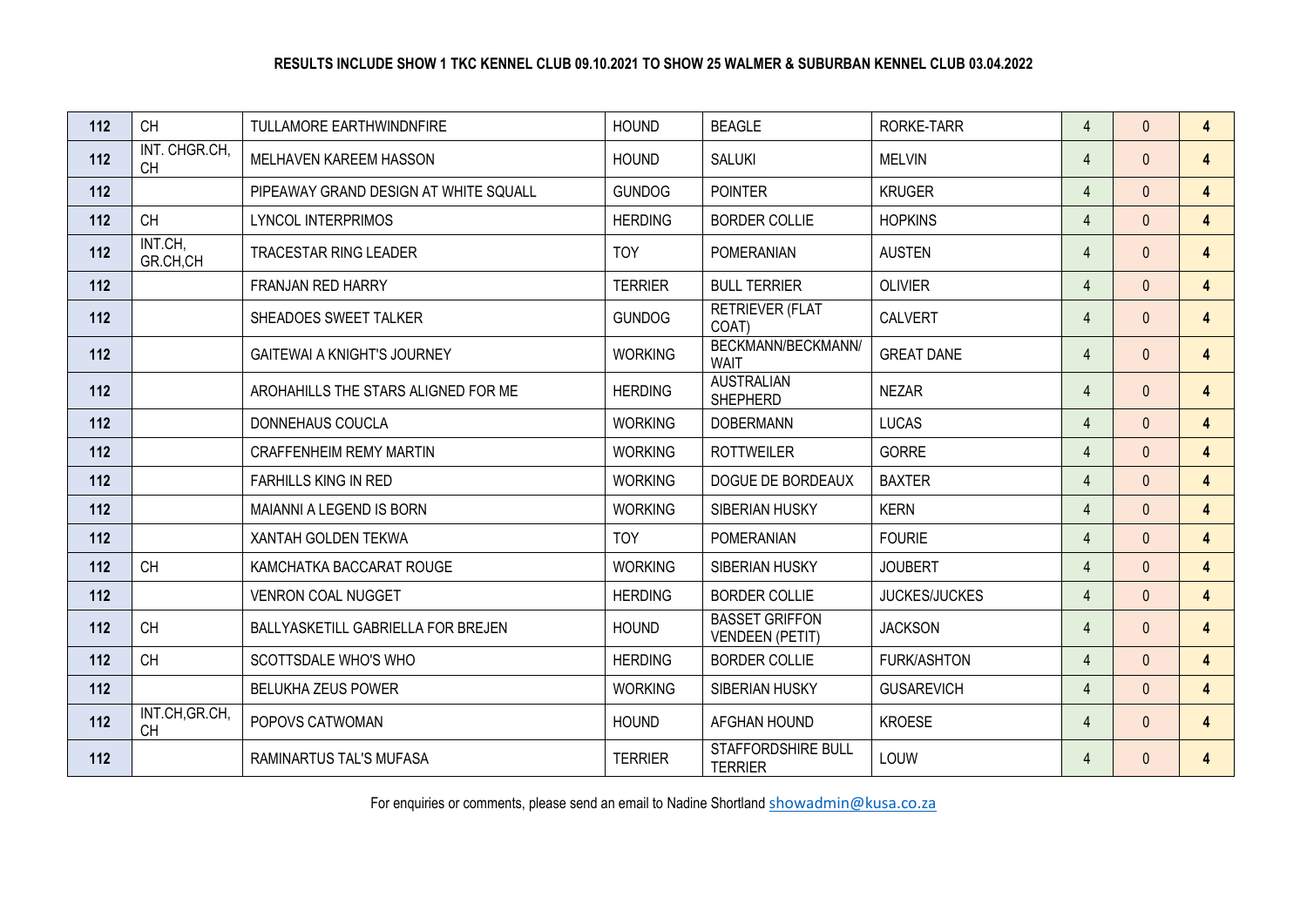| 112 |             | AMBERHALL CINTSANGU                         | <b>HOUND</b>   | <b>RHODESIAN</b><br><b>RIDGEBACK</b>        | <b>BECCARO</b>             | $\overline{4}$ | $\Omega$     | $\overline{4}$ |
|-----|-------------|---------------------------------------------|----------------|---------------------------------------------|----------------------------|----------------|--------------|----------------|
| 112 |             | ACHANTE BREAKING NEW GROUND                 | <b>HERDING</b> | <b>AUSTRALIAN</b><br><b>SHEPHERD</b>        | <b>GILFILLAN</b>           | $\overline{4}$ | $\mathbf{0}$ | $\overline{4}$ |
| 112 |             | VON WEGEWARTH YOA                           | <b>WORKING</b> | <b>ROTTWEILER</b>                           | <b>ESTERHUIZEN</b>         | $\overline{4}$ | $\Omega$     | $\overline{4}$ |
| 112 |             | MORNINGHUNT GORDON RAMSAY                   | <b>HOUND</b>   | <b>BEAGLE</b>                               | <b>HAUPTFLEISCH</b>        | $\overline{4}$ | $\Omega$     | $\overline{4}$ |
| 112 |             | DROP-DEAD BEAUITIFUL                        | <b>TERRIER</b> | <b>WELSH TERRIER</b>                        | <b>WILLIAMS</b>            | $\overline{4}$ | $\mathbf{0}$ | $\overline{4}$ |
| 112 | <b>CH</b>   | VON GISERO ZETTA                            | <b>WORKING</b> | SAINT BERNARD                               | VAN DER<br>WATT/VANDERWATT | 4              | $\Omega$     | $\overline{4}$ |
| 112 | CH, CH(Aus) | GAVEND C MY ILLUSION AT MACKLAND            | <b>HERDING</b> | SHETLAND SHEEPDOG                           | <b>SHORTLAND</b>           | $\overline{4}$ | $\Omega$     | $\overline{4}$ |
| 112 | <b>CH</b>   | <b>GERCA PARAMATTA OF SUNTIRRITA</b>        | <b>HERDING</b> | <b>AUSTRALIAN CATTLE</b><br><b>DOG</b>      | VAN DYK                    | 4              | $\Omega$     | $\overline{4}$ |
| 112 |             | BELUKHA ALL THAT AND MORE OF CADDYBEAR      | <b>WORKING</b> | SIBERIAN HUSKY                              | <b>ROSSI</b>               | $\overline{4}$ | $\Omega$     | $\overline{4}$ |
| 112 |             | NORDIC PROTECTOR BETTY BOOP OF LEMIETRIVIER | <b>WORKING</b> | <b>BULLMASTIFF</b>                          | <b>LOFTUS</b>              | $\overline{4}$ | $\Omega$     | $\overline{4}$ |
| 112 |             | <b>XANTAH BIG SHOT</b>                      | <b>TOY</b>     | <b>POMERANIAN</b>                           | <b>FOURIE</b>              | $\overline{4}$ | $\Omega$     | $\overline{4}$ |
| 152 | <b>CH</b>   | <b>VOMDANOIS MISS MONEYPENNY</b>            | <b>WORKING</b> | <b>GREAT DANE</b>                           | <b>GELDENHUYS</b>          | $\mathfrak{Z}$ | $\mathbf{0}$ | $\overline{3}$ |
| 152 |             | <b>ENNAXOR LEGACY REIGNS</b>                | <b>UTILITY</b> | <b>DALMATIAN</b>                            | <b>WEARNE</b>              | $\mathfrak{Z}$ | $\Omega$     | $\overline{3}$ |
| 152 | <b>CH</b>   | SKYERAUX AARIAK OF BATAIREACHT              | <b>TERRIER</b> | <b>SCOTTISH TERRIER</b>                     | ERASMUS/ERASMUS            | $\mathfrak{Z}$ | $\Omega$     | $\mathbf{3}$   |
| 152 | <b>CH</b>   | NORTHWIND LUCKY CHARM                       | <b>WORKING</b> | SIBERIAN HUSKY                              | <b>SIM</b>                 | $\mathfrak{Z}$ | $\Omega$     | $\mathbf{3}$   |
| 152 |             | BATAIREACHT ARIENTO AVANTI                  | <b>TERRIER</b> | <b>KERRY BLUE TERRIER</b>                   | ERASMUS/ERASMUS            | $\mathfrak{Z}$ | $\Omega$     | $\mathbf{3}$   |
| 152 |             | TALLIYA HERSHEY'S KISSES                    | <b>HERDING</b> | <b>AUSTRALIAN</b><br><b>SHEPHERD</b>        | <b>FYFE</b>                | $\mathfrak{Z}$ | $\Omega$     | $\mathbf{3}$   |
| 152 | <b>CH</b>   | DU VENTOUX ALLEGRO AT ASHVALE               | <b>HERDING</b> | <b>BEARDED COLLIE</b>                       | <b>ASHTON</b>              | $\mathfrak{Z}$ | $\Omega$     | 3 <sup>1</sup> |
| 152 |             | <b>REITHSONS GEORGIE BOY</b>                | <b>TERRIER</b> | <b>BULL TERRIER</b>                         | <b>THOMPSON</b>            | $\mathfrak{Z}$ | $\Omega$     | $\overline{3}$ |
| 152 |             | TERRADONEY BOOGALOOH AT CHALDONNE           | <b>WORKING</b> | <b>DOBERMANN</b>                            | <b>LUCAS</b>               | $\mathfrak{Z}$ | $\Omega$     | $\mathbf{3}$   |
| 152 | GR.CH, CH   | QUILLQUEST MOWGLI                           | <b>GUNDOG</b>  | RETRIEVER (GOLDEN)                          | <b>ACKHURST</b>            | $\mathfrak{Z}$ | $\Omega$     | $\mathbf{3}$   |
| 152 | <b>CH</b>   | CAPSTONES ROLL THE DICE OF AMMICUS          | <b>TERRIER</b> | <b>STAFFORDSHIRE BULL</b><br><b>TERRIER</b> | <b>KROFF</b>               | 3              | $\Omega$     | $\mathbf{3}$   |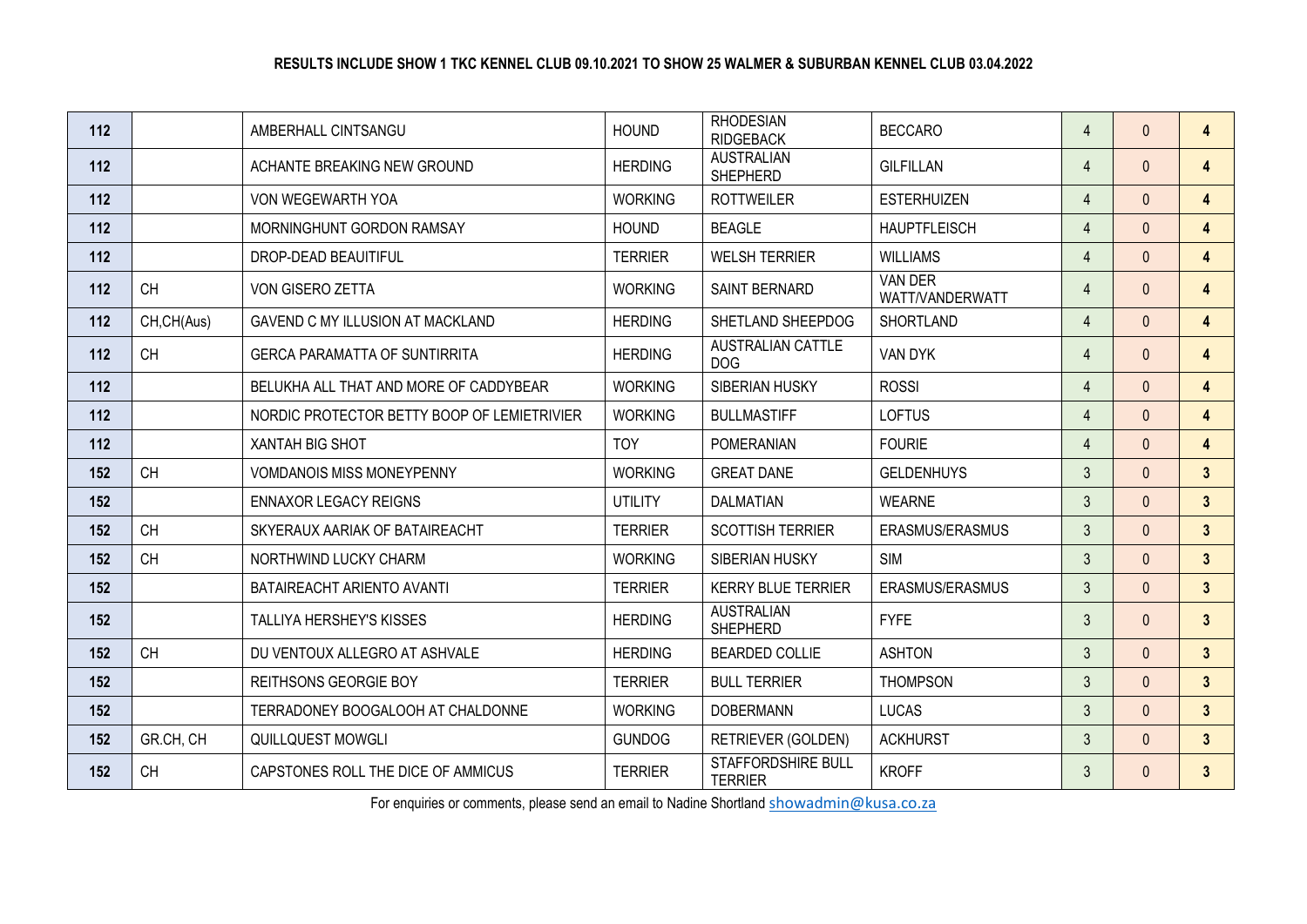| 152 | <b>CH</b>           | <b>BIGGI JECIR HILL OF VIODEYA</b>                        | <b>GUNDOG</b>  | <b>WEIMARANER (LONG</b><br>HAIRED)              | <b>VENTER</b>                 | $\mathfrak{Z}$ | $\Omega$     | $\mathbf{3}$   |
|-----|---------------------|-----------------------------------------------------------|----------------|-------------------------------------------------|-------------------------------|----------------|--------------|----------------|
| 152 | <b>CH</b>           | AMBERHALL DYNAMITE                                        | <b>HOUND</b>   | <b>RHODESIAN</b><br><b>RIDGEBACK</b>            | <b>BECCARO</b>                | $\mathfrak{Z}$ | $\Omega$     | $\mathbf{3}$   |
| 152 |                     | AILSABUTE MAIDEN TO ORDER OF ROSANTE                      | <b>TERRIER</b> | <b>SKYE TERRIER</b>                             | <b>TARR</b>                   | $\mathfrak{Z}$ | $\Omega$     | $\mathbf{3}$   |
| 152 | <b>CH</b>           | <b>MAIHA BORN READY</b>                                   | <b>UTILITY</b> | <b>MINIATURE</b><br><b>SCHNAUZER</b>            | <b>FOSS</b>                   | $\mathbf{3}$   | $\mathbf{0}$ | $\mathbf{3}$   |
| 152 | <b>CH</b>           | ROWANIA MAYA & ME                                         | <b>GUNDOG</b>  | <b>RETRIEVER</b><br>(LABRADOR)                  | <b>ROWAN</b>                  | $\mathfrak{Z}$ | $\mathbf{0}$ | $\mathbf{3}$   |
| 152 | INT.CH,<br>GR.CH,CH | ABLESING KIARA FOR KEEPS AT MIRAIN                        | <b>GUNDOG</b>  | <b>RETRIEVER</b><br>(LABRADOR)                  | <b>BORRALHO</b>               | $\mathfrak{Z}$ | $\mathbf{0}$ | $\mathbf{3}$   |
| 152 |                     | ASHVALE OVATION                                           | <b>HERDING</b> | <b>BEARDED COLLIE</b>                           | <b>ASHTON</b>                 | $\mathbf{3}$   | $\Omega$     | $\mathbf{3}$   |
| 152 |                     | FREDKA DARK CHOCOLATE                                     | <b>UTILITY</b> | FRENCH BULLDOG                                  | <b>DYBALA</b>                 | $\mathfrak{Z}$ | $\Omega$     | $\overline{3}$ |
| 152 |                     | ANLUAN CHANTOOZIE OF COPPERBOOTS                          | <b>TERRIER</b> | <b>IRISH TERRIER</b>                            | <b>VOLSCHENK</b>              | $\mathfrak{Z}$ | $\mathbf{0}$ | $\mathbf{3}$   |
| 152 | GR CH, CH           | UN LOVE STORY VON SHINBASHI OF KAIKOURA                   | <b>TOY</b>     | CHINESE CRESTED<br><b>DOG</b>                   | DE CONING                     | $\mathfrak{Z}$ | $\mathbf{0}$ | $\mathbf{3}$   |
| 152 |                     | FREDKA GREATEST SHOWMAN                                   | <b>UTILITY</b> | FRENCH BULLDOG                                  | <b>DYBALA</b>                 | $\mathfrak{Z}$ | $\Omega$     | 3 <sup>1</sup> |
| 152 |                     | <b>ILRUCA ZOLTAN</b>                                      | <b>WORKING</b> | <b>BOXER</b>                                    | <b>RASCHKE</b>                | $\mathfrak{Z}$ | $\Omega$     | $\overline{3}$ |
| 152 |                     | <b>LECORDEUR GRAFFITI GIRL</b>                            | <b>UTILITY</b> | POODLE (MINIATURE)                              | GELDENHUYS/ALBERTS            | $\mathbf{3}$   | $\Omega$     | $\mathbf{3}$   |
| 152 | <b>CH</b>           | MACKLAND WILD DANTE OF VON LEES                           | <b>HERDING</b> | SHETLAND SHEEPDOG                               | TAUTE/TAUTE                   | $\mathbf{3}$   | $\Omega$     | $\overline{3}$ |
| 152 |                     | <b>LIZALE BLACK VELVET</b>                                | <b>HERDING</b> | <b>SMOOTH COLLIE</b>                            | <b>BALLINGTON c/o EHRLICH</b> | $\mathbf{3}$   | $\mathbf{0}$ | $\mathbf{3}$   |
| 152 |                     | TRUSTDORE LORD ELVIS                                      | <b>WORKING</b> | <b>PIETERS</b>                                  | <b>DOBERMANN</b>              | $\mathfrak{Z}$ | $\mathbf{0}$ | $\mathbf{3}$   |
| 152 | CH                  | <b>GANDHARA DUKE DOUGLAS</b>                              | <b>TERRIER</b> | <b>SCOTTISH TERRIER</b>                         | LE ROUX                       | $\mathfrak{Z}$ | $\Omega$     | $\mathbf{3}$   |
| 152 | GR.CH,CH            | AMOR JULIA V.DAFZICHT OF LEPOILU                          | <b>UTILITY</b> | POODLE (MINIATURE)                              | GELDENHUYS/ALBERTS            | $\mathfrak{Z}$ | $\mathbf{0}$ | 3 <sup>1</sup> |
| 152 |                     | <b>GET LUCKY V TUM- TUM'S VRIENDJES AT</b><br>WHITESQUALL | <b>HOUND</b>   | <b>BASSET GRIFFON</b><br><b>VENDEEN (PETIT)</b> | <b>KRUGER</b>                 | $\mathfrak{Z}$ | $\mathbf{0}$ | $\mathbf{3}$   |
| 152 |                     | KIMOYA RAISE ME UP AT TOUROMOSSO                          | <b>UTILITY</b> | <b>BULLDOG</b>                                  | <b>MOSS</b>                   | $\mathfrak{Z}$ | $\Omega$     | $\overline{3}$ |
| 152 | <b>CH</b>           | AILSABUTE L'ATHOS OF DARZET                               | <b>TERRIER</b> | <b>SKYE TERRIER</b>                             | <b>GOULD</b>                  | $\mathbf{3}$   | $\Omega$     | $\mathbf{3}$   |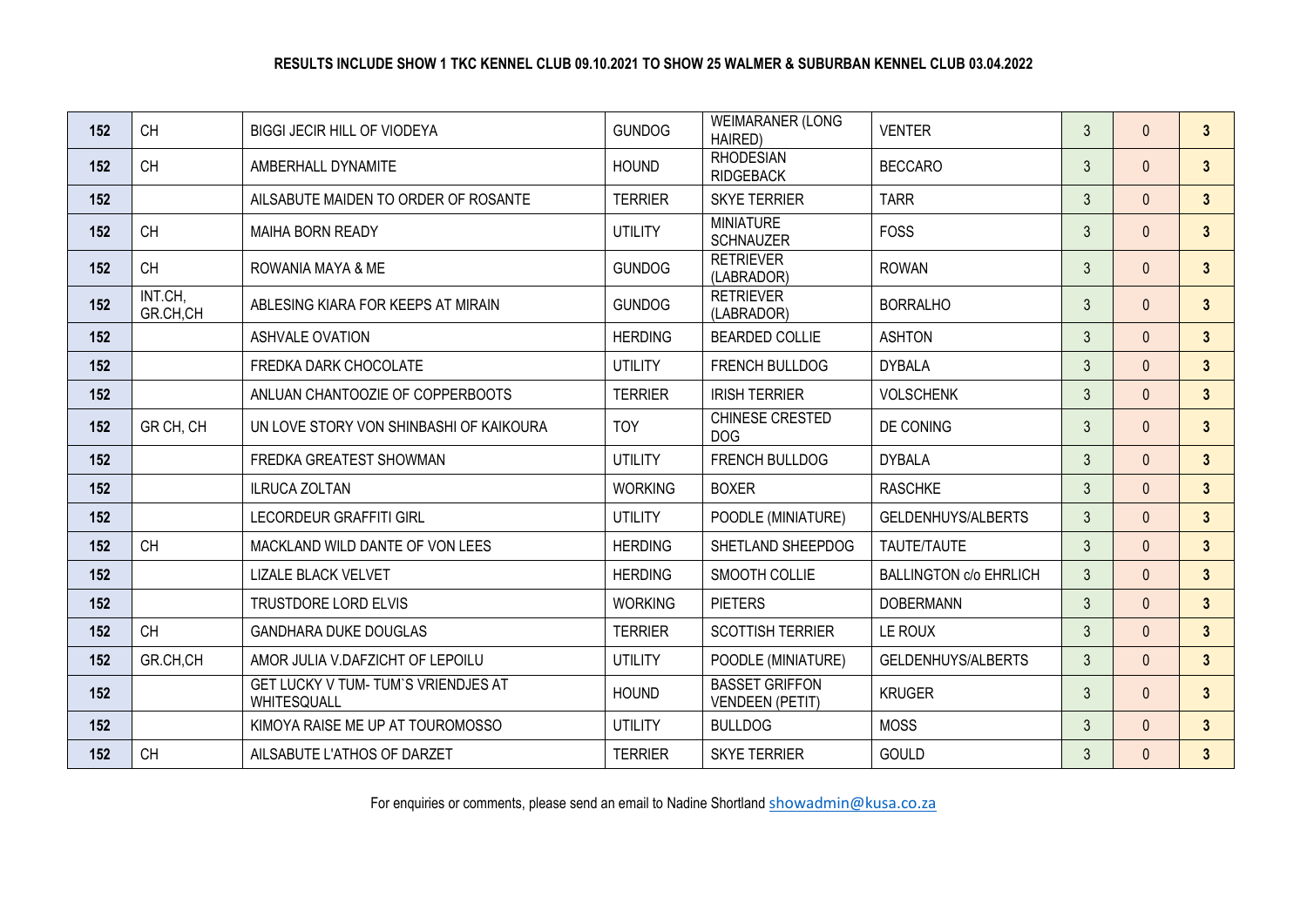| 152 |           | SWEETWELL ROYAL ACCLAIM                       | <b>HOUND</b>   | DACHSHUND (MIN<br><b>LONG HAIRED)</b> | <b>CRONJE</b>                     | 3              | $\Omega$     | $\mathbf{3}$   |
|-----|-----------|-----------------------------------------------|----------------|---------------------------------------|-----------------------------------|----------------|--------------|----------------|
| 152 |           | <b>LUSAHN TINY SPROETJIES</b>                 | <b>TERRIER</b> | <b>BULL TERRIER</b><br>(MINIATURE)    | DU TOIT                           | $\mathbf{3}$   | $\Omega$     | $\mathbf{3}$   |
| 152 |           | <b>SHILUAN DARUMA</b>                         | <b>UTILITY</b> | <b>SHIBA</b>                          | <b>ESTERHUIZEN</b>                | $\mathbf{3}$   | $\Omega$     | $\mathbf{3}$   |
| 152 |           | FRANJAN ROBERT THE BRUCE OF WILBOD            | <b>TERRIER</b> | <b>BULL TERRIER</b>                   | DE BOD                            | $\mathfrak{Z}$ | $\mathbf{0}$ | $\overline{3}$ |
| 152 | <b>CH</b> | <b>ILRUCA ITANO INOI</b>                      | <b>WORKING</b> | <b>BOXER</b>                          | <b>RASCHKE</b>                    | $\mathfrak{Z}$ | $\Omega$     | $\mathbf{3}$   |
| 152 |           | SOUTHPOINT KONRAD AT WHITE SQUALL             | <b>HOUND</b>   | <b>WHIPPET</b>                        | <b>KRUGER</b>                     | $\mathfrak{Z}$ | $\Omega$     | 3 <sup>1</sup> |
| 152 |           | <b>KEYSTONE BLUE MUSKETIER</b>                | <b>UTILITY</b> | <b>MINIATURE</b><br><b>SCHNAUZER</b>  | SPANGENBERG                       | $\mathfrak{Z}$ | $\Omega$     | $\mathbf{3}$   |
| 152 | <b>CH</b> | ADENCROWN AMETHYST                            | <b>UTILITY</b> | <b>XOLOITZCUINTLE</b><br>(STANDARD)   | <b>VAN STADEN</b>                 | $\mathfrak{Z}$ | $\mathbf{0}$ | $\mathbf{3}$   |
| 152 |           | WAYDACK WRITTEN IN THE STARS                  | <b>HOUND</b>   | DACHSHUND (SMOOTH-<br>HAIRED)         | <b>JENKINS</b>                    | $\mathfrak{Z}$ | $\mathbf{0}$ | $\mathbf{3}$   |
| 152 | <b>CH</b> | <b>GHLENAIRH ISLE OF SKYE</b>                 | <b>GUNDOG</b>  | <b>GOLDEN RETRIEVER</b>               | VAN DER HOVEN-<br><b>FERREIRA</b> | $\mathfrak{Z}$ | $\Omega$     | $\mathbf{3}$   |
| 152 |           | KING OF STJEPANIC HOUSE OF VOM HEYDEHEIM      | <b>WORKING</b> | <b>ROTTWEILER</b>                     | <b>HEYDEN</b>                     | $\mathfrak{Z}$ | $\Omega$     | $\overline{3}$ |
| 152 |           | <b>GLENGARRIF GRACE</b>                       | <b>HOUND</b>   | IRISH WOLFHOUND                       | HARVEY/HARVEY                     | $\mathfrak{Z}$ | $\Omega$     | 3 <sup>1</sup> |
| 152 |           | LEONEL FRANCUSKI PAPILOT OF KINGKUSCH         | <b>UTILITY</b> | FRENCH BULLDOG                        | <b>CROUS</b>                      | $\mathfrak{Z}$ | $\Omega$     | $\mathbf{3}$   |
| 152 | <b>CH</b> | CHERUBIM'S ROYAL DIAMOND DAVINA AT VON EITZEN | <b>HOUND</b>   | <b>WHIPPET</b>                        | <b>GILMOUR</b>                    | $\mathfrak{Z}$ | $\Omega$     | $\mathbf{3}$   |
| 152 |           | KEYSTONE IT'S A KIND OF MAGIC                 | <b>UTILITY</b> | <b>MINIATURE</b><br><b>SCHNAUZER</b>  | SPANGENBERG                       | $\mathfrak{Z}$ | $\mathbf{0}$ | $\mathbf{3}$   |
| 152 |           | FORROHA ASHDOWN FOREST                        | <b>TERRIER</b> | <b>WELSH TERRIER</b>                  | <b>GILMOUR</b>                    | $\mathfrak{Z}$ | $\Omega$     | $\overline{3}$ |
| 200 | <b>CH</b> | MONETROUGE STAR ZI                            | <b>TERRIER</b> | STAFFORDSHIRE BULL<br><b>TERRIER</b>  | MATTHYS/MATTHYS                   | $\overline{2}$ | $\Omega$     | $\overline{2}$ |
| 200 | <b>CH</b> | FURST VOM BENI OF VON BULGARI                 | <b>WORKING</b> | <b>ROTTWEILER</b>                     | <b>BOTES</b>                      | $\overline{2}$ | $\Omega$     | $\overline{2}$ |
| 200 |           | NYANJA SAVAGE LOVE                            | <b>UTILITY</b> | POODLE (TOY)                          | <b>ALBERTS</b>                    | $\overline{2}$ | $\mathbf{0}$ | 2 <sup>1</sup> |
| 200 |           | ANWI QUATRO CRUISER                           | <b>TERRIER</b> | <b>BULL TERRIER</b>                   | <b>NIEUWOUDT</b>                  | $\overline{2}$ | $\Omega$     | $\overline{2}$ |
| 200 |           | UNDRALANDS LOLLIPOP OF VILLAVIPAMADA          | <b>HERDING</b> | <b>AUSTRALIAN</b><br><b>SHEPHERD</b>  | ALBELDAS(Meunier)                 | $\overline{2}$ | $\Omega$     | 2 <sup>2</sup> |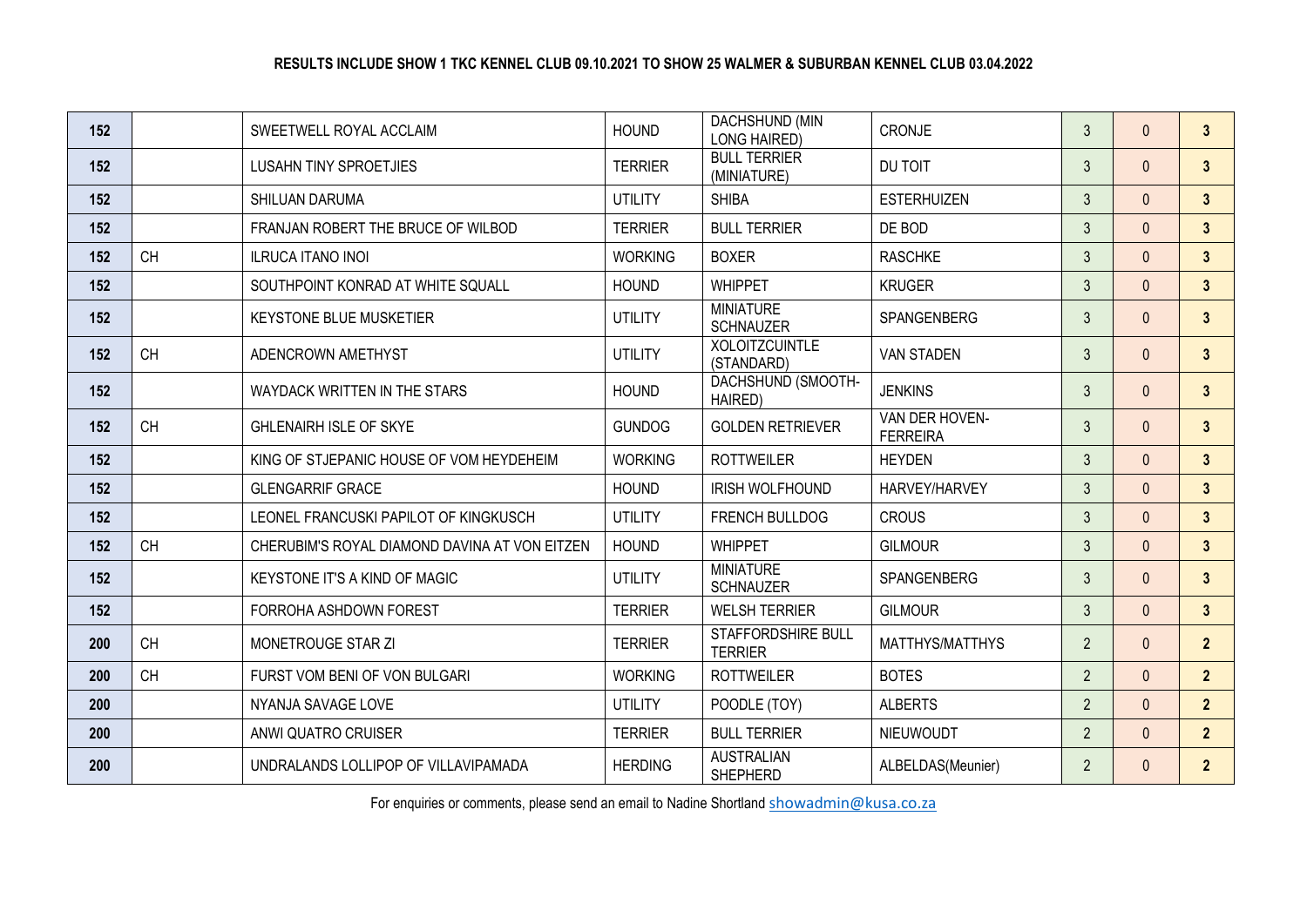| 200 |           | MIDNIGHTDREAM WINNING BRAND                   | <b>UTILITY</b> | SHIH TZU                                    | <b>ERWEE</b>         | $\overline{2}$ | $\Omega$     | $\overline{2}$ |
|-----|-----------|-----------------------------------------------|----------------|---------------------------------------------|----------------------|----------------|--------------|----------------|
| 200 | GR.CH.CH  | LORDSETT L.CHERRY ALEXANDER                   | <b>GUNDOG</b>  | SPANIEL (ENGLISH<br>SPRINGER)               | <b>POLKINGHORNE</b>  | $\overline{2}$ | $\Omega$     | 2 <sup>2</sup> |
| 200 |           | FLEETWIND MY WAY OR THE HIGH WAY              | <b>HOUND</b>   | <b>SALUKI</b>                               | STADLER/MCFARLANE    | $\overline{2}$ | $\Omega$     | $\overline{2}$ |
| 200 | <b>CH</b> | BEAUVIEW BRING UP SHORT OF ISTVAC             | <b>TOY</b>     | <b>GRIFFON BRUXELLOIS</b>                   | <b>SARGA</b>         | $\overline{2}$ | $\Omega$     | $\overline{2}$ |
| 200 |           | <b>ILRUCA WAGYU WOLVERINE</b>                 | <b>WORKING</b> | <b>BOXER</b>                                | <b>RASCHKE</b>       | $\overline{2}$ | $\Omega$     | 2 <sup>2</sup> |
| 200 | <b>CH</b> | ADENCROWN HUGO BOSS                           | <b>WORKING</b> | <b>BULLMASTIFF</b>                          | <b>VAN STADEN</b>    | $\overline{2}$ | $\mathbf{0}$ | 2 <sup>2</sup> |
| 200 |           | <b>VENRON ITSAKINDA MAGIC</b>                 | <b>TERRIER</b> | <b>BORDER TERRIER</b>                       | <b>JUCKES/JUCKES</b> | $\overline{2}$ | $\Omega$     | $\overline{2}$ |
| 200 |           | BATAIREACHT ARIENTO AQUARAMA                  | <b>TERRIER</b> | <b>KERRY BLUE TERRIER</b>                   | ERASMUS/ERASMUS      | $\overline{2}$ | $\Omega$     | $\overline{2}$ |
| 200 |           | BROLEA BY DESIGN FOR COUNTRYBLU               | <b>TOY</b>     | YORKSHIRE TERRIER                           | <b>CAMPBELL</b>      | $\overline{2}$ | $\Omega$     | $\overline{2}$ |
| 200 | <b>CH</b> | DAMARANLOR SUN GOD RA OF MONTETI              | <b>HOUND</b>   | PHAROAH HOUND                               | <b>BERSON</b>        | $\overline{2}$ | $\Omega$     | 2 <sup>2</sup> |
| 200 |           | FANDANGOPOLAND GRUSZKA                        | <b>WORKING</b> | <b>GIANT SCHNAUZER</b>                      | <b>KOPIENIAK</b>     | $\overline{2}$ | $\mathbf{0}$ | 2 <sup>2</sup> |
| 200 | <b>CH</b> | SNOWEYRIVER ROBIN OF LOXLEY                   | <b>HERDING</b> | <b>WHITE SWISS</b><br>SHEPHERD DOG          | <b>VAN VUUREN</b>    | $\overline{2}$ | $\mathbf{0}$ | $\overline{2}$ |
| 200 |           | <b>BOAVIDA SVEN FULLARD</b>                   | <b>GUNDOG</b>  | <b>GERMAN WIRE HAIRED</b><br><b>POINTER</b> | <b>HUMAN</b>         | $\overline{2}$ | $\mathbf{0}$ | $\overline{2}$ |
| 200 |           | SHARRAZAR STORM WALKER                        | <b>TERRIER</b> | STAFFORDSHIRE BULL<br><b>TERRIER</b>        | <b>AUSTEN</b>        | $\overline{2}$ | $\Omega$     | $\overline{2}$ |
| 200 |           | <b>ROONEY</b>                                 | <b>GUNDOG</b>  | <b>IRISH SETTER</b>                         | <b>WILLIAMS</b>      | $\overline{2}$ | $\Omega$     | 2 <sup>2</sup> |
| 200 |           | PHYREL DE LA DEHANNAIE TO CLEGGBOURNE         | <b>HOUND</b>   | <b>SLOUGHI</b>                              | <b>SCHULTZ</b>       | $\overline{2}$ | $\Omega$     | $\overline{2}$ |
| 200 |           | <b>KEYSTONE CODY'S STAR</b>                   | <b>UTILITY</b> | <b>MINIATURE</b><br><b>SCHNAUZER</b>        | <b>SPANGENBERG</b>   | $\overline{2}$ | $\Omega$     | $\overline{2}$ |
| 200 |           | <b>GELANI BLUEHEMIAN RHAPSODY</b>             | <b>GUNDOG</b>  | <b>COCKER SPANIEL</b>                       | <b>DICKINSON</b>     | $\overline{2}$ | $\Omega$     | 2 <sup>2</sup> |
| 200 |           | XANTAH TWILIGHT SPARKLE                       | <b>TOY</b>     | <b>POMERANIAN</b>                           | <b>AUSTEN</b>        | $\overline{2}$ | $\Omega$     | $\overline{2}$ |
| 200 |           | DIRTY DANCER JR BIG CITY LIFE AT WHITE SQUALL | <b>GUNDOG</b>  | SPANIEL (COCKER)                            | <b>KRUGER</b>        | $\overline{2}$ | $\mathbf{0}$ | 2 <sup>2</sup> |
| 200 |           | ERAZIJO SMOOTH BOSS                           | <b>TERRIER</b> | <b>BULL TERRIER</b>                         | ERASMUS/ERASMUS      | $\overline{2}$ | $\Omega$     | 2 <sup>2</sup> |
| 200 |           | <b>GAITEWAI A KNIGHTS SECRET</b>              | <b>WORKING</b> | <b>GREAT DANE</b>                           | <b>WAIT/BECKMANN</b> | $\overline{2}$ | $\Omega$     | $\overline{2}$ |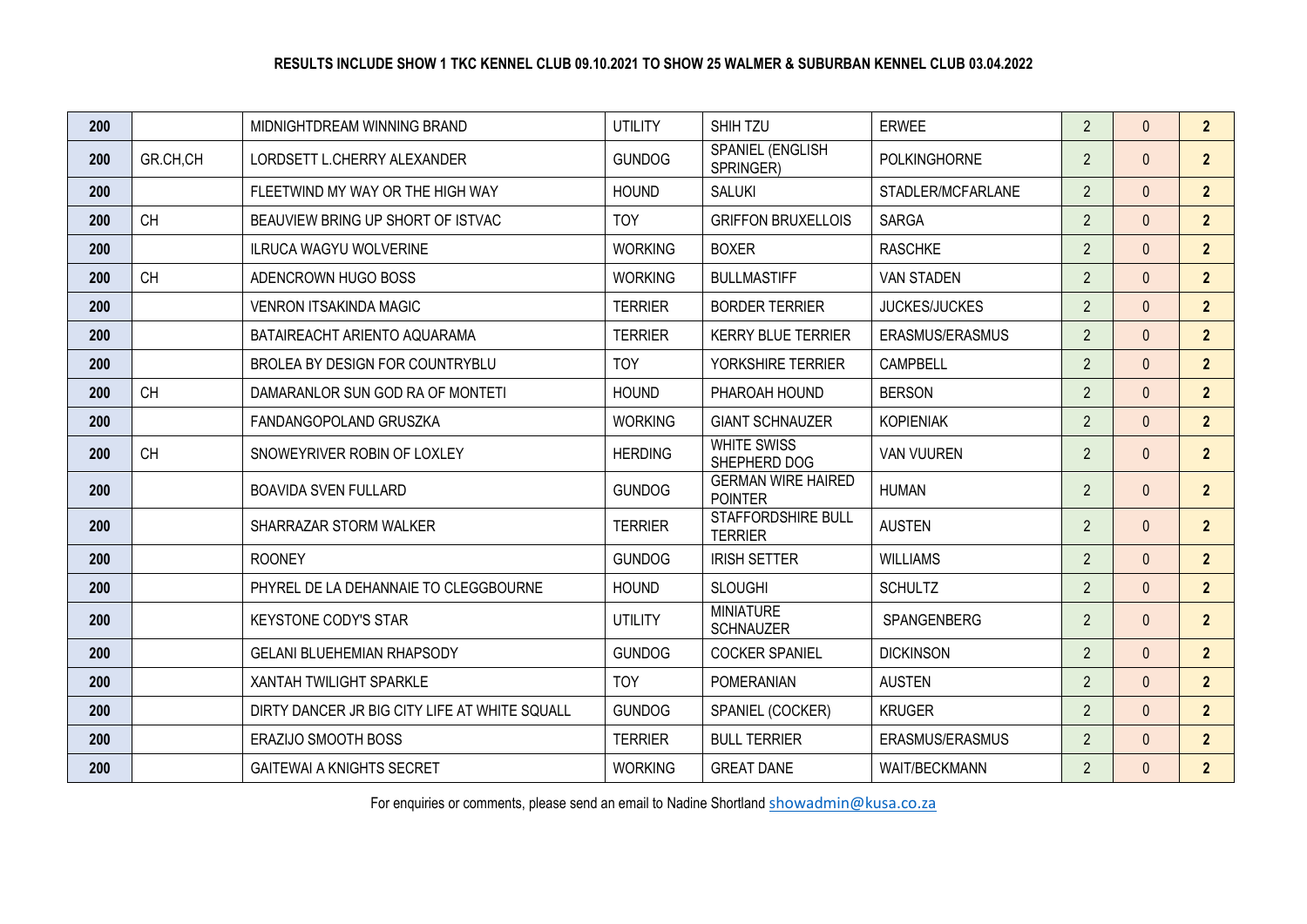| 200 | <b>CH</b> | COTTONCOVE STORM DANCER OF TANYATI                            | <b>HOUND</b>   | <b>WHIPPET</b>                       | <b>HODGKINSON</b>  | $\overline{2}$ | $\mathbf{0}$ | 2 <sup>2</sup> |
|-----|-----------|---------------------------------------------------------------|----------------|--------------------------------------|--------------------|----------------|--------------|----------------|
| 200 | <b>CH</b> | <b>BELDIGO FOREV'ER READY</b>                                 | <b>GUNDOG</b>  | <b>IRISH SETTER</b>                  | <b>JENNINGS</b>    | $\overline{2}$ | $\Omega$     | 2 <sup>2</sup> |
| 200 |           | <b>ILRUCA VALENCIA</b>                                        | <b>WORKING</b> | <b>BOXER</b>                         | <b>OOSTHUIZEN</b>  | $\overline{2}$ | $\mathbf{0}$ | $\overline{2}$ |
| 200 |           | VICTORY'S LAUREL GET THE PARTY STARTED AT<br><b>KRESCENDO</b> | <b>TOY</b>     | CHINESE CRESTED<br><b>DOG</b>        | <b>ANDERSON</b>    | $\overline{2}$ | $\Omega$     | $\overline{2}$ |
| 200 | <b>CH</b> | SOLINO'S UP TO SOMETHING OF FLEETWOOD                         | <b>TOY</b>     | CHINESE CRESTED<br><b>DOG</b>        | <b>ATCHELER</b>    | $\overline{2}$ | $\Omega$     | $\overline{2}$ |
| 200 | <b>CH</b> | QUILLQUEST LIFE FROM STONE                                    | <b>GUNDOG</b>  | <b>GOLDEN RETRIEVER</b>              | <b>ACKHURST</b>    | $\overline{2}$ | $\Omega$     | 2 <sup>2</sup> |
| 200 |           | <b>GLENGARRIF GANDALF</b>                                     | <b>HOUND</b>   | <b>IRISH WOLFHOUND</b>               | HARVEY/HARVEY      | $\overline{2}$ | $\Omega$     | 2 <sup>1</sup> |
| 200 | <b>CH</b> | <b>WIKABRU ARTHUR</b>                                         | <b>UTILITY</b> | <b>BULLDOG</b>                       | <b>BOTHA</b>       | $\overline{2}$ | $\Omega$     | $\overline{2}$ |
| 200 |           | DONKATRIO DANCING DASH                                        | <b>TERRIER</b> | <b>BULL TERRIER</b>                  | <b>KATTS</b>       | $\overline{2}$ | $\mathbf{0}$ | 2 <sup>2</sup> |
| 200 |           | <b>DENNEGEUR HANA HEDIA</b>                                   | <b>TOY</b>     | MINIATURE PINSCHER                   | <b>KRITZINGER</b>  | $\overline{2}$ | $\Omega$     | $\overline{2}$ |
| 200 | <b>CH</b> | ANSURI PEARLS FOR TOYA                                        | <b>WORKING</b> | <b>BOXER</b>                         | <b>STEYN</b>       | $\overline{2}$ | $\Omega$     | $\overline{2}$ |
| 200 | <b>CH</b> | RAVILAIS JASON'S MOTH                                         | <b>TOY</b>     | <b>ITALIAN GREYHOUND</b>             | <b>ALLISON</b>     | $\overline{2}$ | $\Omega$     | $\overline{2}$ |
| 200 | <b>CH</b> | <b>MARCONN NINJA WARRIOR</b>                                  | <b>TERRIER</b> | STAFFORDSHIRE BULL<br><b>TERRIER</b> | <b>ALBERTS</b>     | $\overline{2}$ | $\mathbf{0}$ | 2 <sup>2</sup> |
| 200 | <b>CH</b> | VON TAYBARROC G-PURPLE RAIN                                   | <b>WORKING</b> | SAINT BERNARD                        | <b>FLAVELL</b>     | $\overline{2}$ | $\Omega$     | 2 <sup>2</sup> |
| 200 | <b>CH</b> | FUZBERKI PEPPER N'SALT OF GELANI                              | <b>GUNDOG</b>  | SPANIEL (COCKER)                     | <b>DICKINSON</b>   | $\overline{2}$ | $\mathbf{0}$ | 2 <sup>2</sup> |
| 200 |           | STRATHAVEN EVERY DAY DESERVES A KISS                          | <b>HERDING</b> | <b>AUSTRALIAN</b><br><b>SHEPHERD</b> | <b>BAXTER</b>      | $\overline{2}$ | $\Omega$     | $\overline{2}$ |
| 200 |           | <b>MINILAND SHEREKHAN</b>                                     | <b>HOUND</b>   | DACHSHUND (LONG-<br>HAIRED)          | <b>MISCIA</b>      | $\overline{2}$ | $\mathbf{0}$ | $\overline{2}$ |
| 200 |           | VON BULGARI MONA-LISA                                         | <b>WORKING</b> | <b>ROTTWEILER</b>                    | <b>BOTES</b>       | $\overline{2}$ | $\Omega$     | 2 <sup>2</sup> |
| 200 |           | <b>GANDSU JACLU LAKSH</b>                                     | <b>TOY</b>     | <b>BICHON FRISE</b>                  | CASSI              | $\overline{2}$ | $\mathbf{0}$ | 2 <sup>2</sup> |
| 200 | <b>CH</b> | <b>KUNJURI FATE</b>                                           | <b>TERRIER</b> | <b>BULL TERRIER</b>                  | MALLET-VEALE       | $\overline{2}$ | $\Omega$     | $\overline{2}$ |
| 200 | <b>CH</b> | <b>KEYSTONE STARGAZER</b>                                     | <b>UTILITY</b> | <b>MINIATURE</b><br><b>SCHNAUZER</b> | SPANGENBERG        | $\overline{2}$ | $\mathbf{0}$ | 2 <sup>2</sup> |
| 200 |           | <b>WILBOD LADY LARA</b>                                       | <b>TERRIER</b> | <b>BULL TERRIER</b>                  | <b>DE VILLIERS</b> | $\overline{2}$ | $\Omega$     | 2 <sup>2</sup> |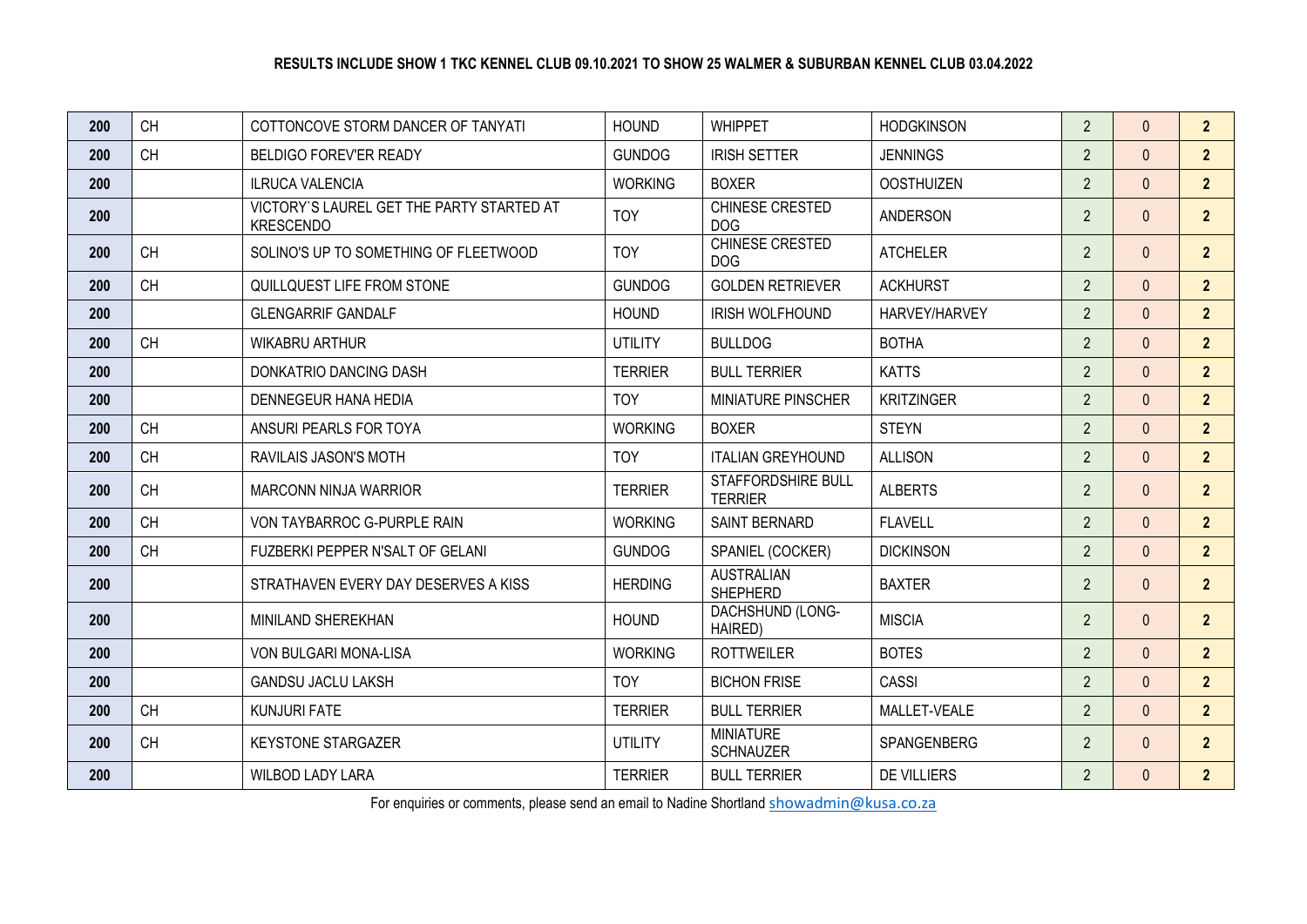| 200 |           | ZENTARR TANQUERAY                                                  | <b>UTILITY</b> | <b>LHASA APSO</b>                         | <b>KIEFER</b>      | $\overline{2}$ | $\Omega$     | $\overline{2}$       |
|-----|-----------|--------------------------------------------------------------------|----------------|-------------------------------------------|--------------------|----------------|--------------|----------------------|
| 200 |           | T-REX VOM ZECWALD OF VOM HEYDEHEIM                                 | <b>WORKING</b> | <b>ROTTWEILER</b>                         | <b>HEYDEN</b>      | $\overline{2}$ | $\Omega$     | 2 <sup>1</sup>       |
| 200 |           | CHALDONNE VUKA AT FENRIS                                           | <b>WORKING</b> | <b>DOBERMANN</b>                          | <b>GREEN/LUCAS</b> | $\overline{2}$ | $\Omega$     | $\overline{2}$       |
| 200 | <b>CH</b> | EUKLEIA GWYN SEMIER                                                | <b>TERRIER</b> | STAFFORDSHIRE BULL<br><b>TERRIER</b>      | VAN HEERDEN        | $\overline{2}$ | $\Omega$     | $\overline{2}$       |
| 200 |           | <b>JIMNAH POLARIS NORTH STAR</b>                                   | <b>TERRIER</b> | <b>BULL TERRIER</b>                       | <b>DANNHAUSER</b>  | $\overline{2}$ | $\Omega$     | $\overline{2}$       |
| 200 |           | WEATHERVANE SWORD OF HONOUR                                        | <b>GUNDOG</b>  | <b>WEIMARANER</b>                         | <b>ERASMUS</b>     | $\overline{2}$ | $\Omega$     | 2 <sup>2</sup>       |
| 200 |           | MACKLAND NEXT GENERATION                                           | <b>HERDING</b> | SHETLAND SHEEPDOG                         | <b>HEIDEMAN</b>    | $\overline{2}$ | $\Omega$     | 2 <sup>2</sup>       |
| 200 |           | DONNEHAUS DOLLAR TIME JM                                           | <b>WORKING</b> | <b>DOBERMANN</b>                          | LUCAS/RENCKEN      | $\overline{2}$ | $\Omega$     | $\overline{2}$       |
| 200 |           | LIZALE LIKE A BIRD OF SOALSPIRIT                                   | <b>HERDING</b> | <b>COLLIE (ROUGH)</b>                     | <b>HODGKINSON</b>  | $\overline{2}$ | $\Omega$     | 2 <sup>2</sup>       |
| 200 |           | DONKATRIO DIAMOND IN THE DARK                                      | <b>TERRIER</b> | <b>BULL TERRIER</b>                       | <b>KATTS</b>       | $\overline{2}$ | $\Omega$     | 2 <sup>2</sup>       |
| 259 | <b>CH</b> | SAVANNALANDS DUCCIO BERTINI                                        | <b>GUNDOG</b>  | RETRIEVER (GOLDEN)                        | FOREMAN/JOFFE      | $\mathbf{1}$   | $\mathbf{0}$ | $\blacktriangleleft$ |
| 259 |           | <b>BAUGHARU FRITZ</b>                                              | <b>TERRIER</b> | <b>BULL TERRIER</b>                       | <b>BOTES/BOTES</b> | $\mathbf{1}$   | $\Omega$     | $\overline{1}$       |
| 259 | <b>CH</b> | ENNAXOR AIM HIGH                                                   | <b>UTILITY</b> | <b>DALMATIAN</b>                          | <b>WEARNE</b>      | $\mathbf{1}$   | $\mathbf{0}$ | $\mathbf{1}$         |
| 259 | <b>CH</b> | DRADONSTONES DRAKAEA FIRE                                          | <b>HERDING</b> | <b>AUSTRLIAN CATTLE</b><br><b>DOG</b>     | <b>POWRIE</b>      | $\mathbf{1}$   | $\mathbf{0}$ | $\overline{1}$       |
| 259 | <b>CH</b> | AIRE DEL NORTE DE EL GUARDIAN DEL BOSQUE OF<br><b>LEMIETRIVIER</b> | <b>WORKING</b> | <b>BULLMASTIFF</b>                        | <b>LOFTUS</b>      | $\mathbf{1}$   | $\mathbf{0}$ | $\overline{1}$       |
| 259 | <b>CH</b> | HEATHERBELL SHOW STOPPER                                           | <b>TERRIER</b> | <b>JACK RUSSELL</b><br><b>TERRIER</b>     | VAN DE VYVER       | $\mathbf{1}$   | $\mathbf{0}$ | $\overline{1}$       |
| 259 |           | OSHANAMEH'S READY SET GO OF TARSI                                  | <b>HOUND</b>   | AFGHAN HOUND                              | <b>SERRITSLEV</b>  | $\mathbf{1}$   | $\Omega$     | $\overline{1}$       |
| 259 | <b>CH</b> | BOSTEAD CACHET OF BORDALE                                          | <b>TERRIER</b> | <b>BORDER TERRIER</b>                     | PHILIP             | $\mathbf{1}$   | $\Omega$     | $\mathbf{1}$         |
| 259 |           | SHEDOES HAPPY TALK                                                 | <b>GUNDOG</b>  | RETRIEVER (FLAT-<br>COATED)               | <b>RYMILL</b>      | $\mathbf{1}$   | $\Omega$     | $\blacktriangleleft$ |
| 259 |           | DONKATRIO TRYING TO GET AHEAD                                      | <b>TERRIER</b> | <b>BULL TERRIER</b>                       | <b>KATTS</b>       | $\mathbf{1}$   | $\mathbf{0}$ | $\overline{1}$       |
| 259 | CH        | TANTALIKA KHYBER PASS                                              | <b>HOUND</b>   | AFGHAN HOUND                              | <b>JACKSON</b>     | $\mathbf{1}$   | $\Omega$     | $\blacktriangleleft$ |
| 259 | <b>CH</b> | VOM PALADIN INZHU                                                  | <b>HERDING</b> | <b>BELGIAN SHEPHERD</b><br>DOG (MALINOIS) | <b>SMIT</b>        | $\mathbf{1}$   | $\Omega$     | $\blacktriangleleft$ |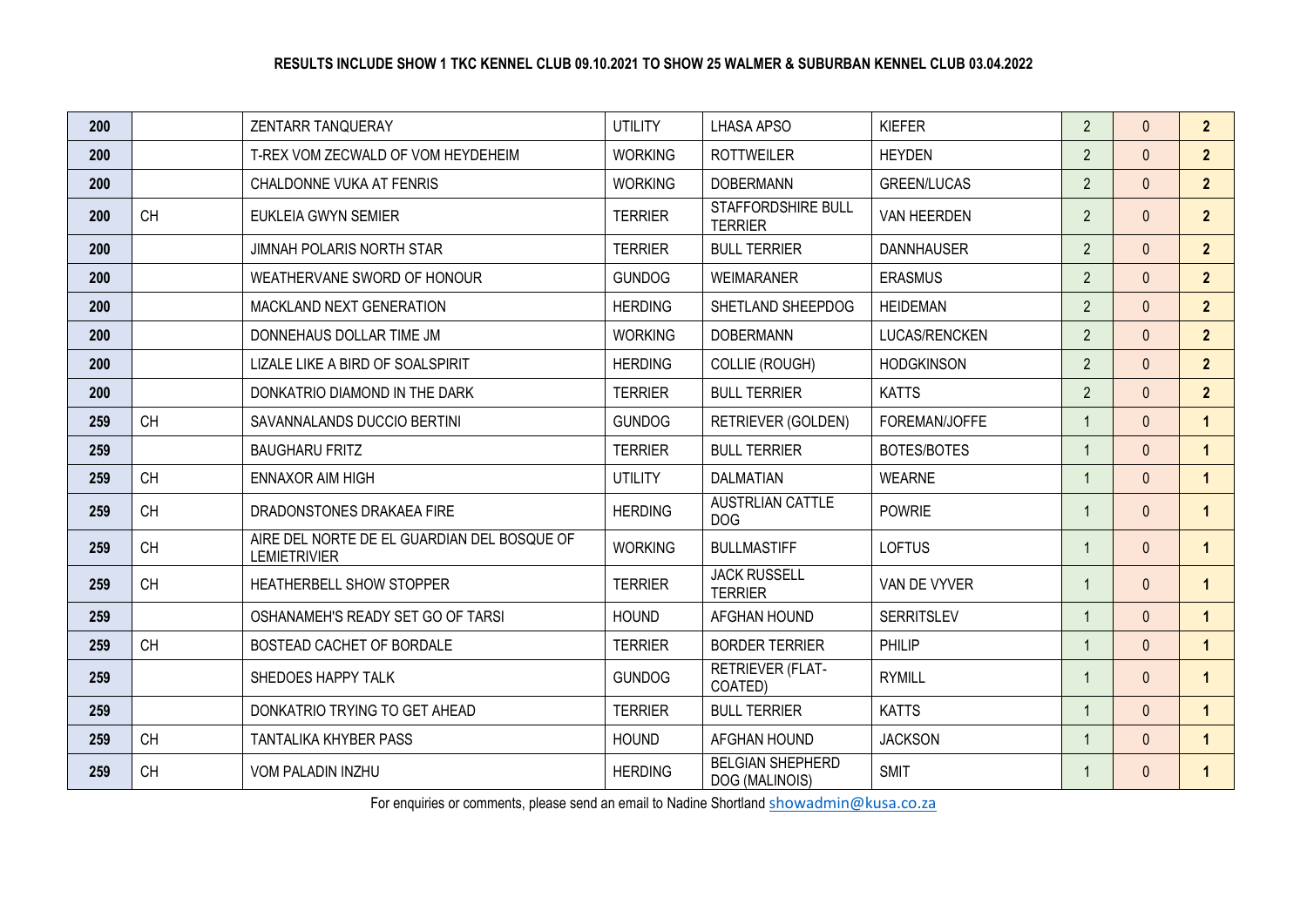| 259 | GR.CH,CH  | JOLLYPAWS ROYAL PAYBACK TO VENRON     | <b>HERDING</b> | <b>BORDER COLLIE</b>                   | <b>JUCKES/JUCKES</b>           | $\mathbf{1}$   | $\Omega$     | $\mathbf{1}$         |
|-----|-----------|---------------------------------------|----------------|----------------------------------------|--------------------------------|----------------|--------------|----------------------|
| 259 | <b>CH</b> | MACKLAND ZERO GRAVITY                 | <b>HERDING</b> | SHETLAND SHEEPDOG                      | <b>SHORTLAND</b>               | $\mathbf{1}$   | $\Omega$     | $\mathbf{1}$         |
| 259 |           | NOTSUNG GENTLEMAN JACK                | <b>TERRIER</b> | FOX TERRIER SMOOTH                     | <b>SEPHTON</b>                 | $\mathbf{1}$   | $\Omega$     | $\mathbf{1}$         |
| 259 |           | UNDERCOVER LOVER DEL CASA DI CONIGLIO | <b>WORKING</b> | AMERICAN AKITA                         | LINNEKUGAL/YANAI               | $\mathbf{1}$   | $\Omega$     | $\blacktriangleleft$ |
| 259 | <b>CH</b> | SHAMANDA LEGEND REBORN                | <b>TERRIER</b> | NORFOLK TERRIER                        | <b>YOUNG</b>                   | $\mathbf{1}$   | $\Omega$     | $\mathbf{1}$         |
| 259 |           | SOUTHERNBELL SALMON ROSE              | <b>TERRIER</b> | <b>JACK RUSSELL</b><br><b>TERRIER</b>  | <b>BURMEISTER/CLARK</b>        | $\mathbf{1}$   | $\mathbf{0}$ | $\mathbf{1}$         |
| 259 |           | FLEETWIND IMAGINE DRAGONS             | <b>HOUND</b>   | <b>SALUKI</b>                          | DE KOCK/MC FARLANE<br>/STADLER | $\mathbf{1}$   | $\Omega$     | $\mathbf{1}$         |
| 259 |           | CHERRY ROBI ROTT OF VON WEGEWARTH     | <b>UTILITY</b> | FRENCH BULLDOG                         | <b>ESTERHUIZEN</b>             |                | $\Omega$     | $\mathbf{1}$         |
| 259 |           | <b>GAITEWAI FRODO BAGGINS</b>         | <b>WORKING</b> | <b>GREAT DANE</b>                      | <b>WAIT</b>                    | $\mathbf{1}$   | $\Omega$     | $\mathbf{1}$         |
| 259 |           | <b>LOCHBUIE KHALEESI</b>              | <b>HOUND</b>   | <b>WHIPPET</b>                         | <b>DUTHIE</b>                  | $\mathbf{1}$   | $\Omega$     | $\mathbf{1}$         |
| 259 |           | <b>UBHOVA BLUE GIN FINLEY</b>         | <b>UTILITY</b> | POODLE (TOY)                           | LE ROUX                        | $\overline{1}$ | $\Omega$     | $\mathbf{1}$         |
| 259 |           | BLUKEN BLUEBELLE OF CHIZELHURST       | <b>WORKING</b> | <b>BULLMASTIFF</b>                     | <b>ROBERTSON</b>               | $\mathbf{1}$   | $\Omega$     | $\blacktriangleleft$ |
| 259 | GR.CH,CH  | <b>GLENGARRIF PEYTON</b>              | <b>HOUND</b>   | <b>IRISH WOLFHOUND</b>                 | HARVEY/HARVEY                  | $\mathbf{1}$   | $\Omega$     | $\mathbf{1}$         |
| 259 | <b>CH</b> | DRAGONSTONES DRAKAEA FIRE             | <b>HERDING</b> | <b>AUSTRALIAN CATTLE</b><br><b>DOG</b> | <b>POWRIE</b>                  | $\mathbf{1}$   | $\mathbf{0}$ | $\mathbf{1}$         |
| 259 | <b>CH</b> | <b>BAYNEST RIKA USAMI</b>             | <b>WORKING</b> | SAINT BERNARD                          | BAYNES/BAYNES                  | $\mathbf{1}$   | $\Omega$     | $\mathbf{1}$         |
| 259 |           | VOXCREEK CALAIS'S CROQUE MONSIEUR     | <b>HOUND</b>   | <b>BEAGLE</b>                          | <b>THERON</b>                  | $\overline{1}$ | $\Omega$     | $\mathbf{1}$         |
| 259 |           | RAVILAIS THE MONA LISA MOTH           | <b>TOY</b>     | <b>ITALIAN GREYHOUND</b>               | <b>ALLISON</b>                 | $\mathbf{1}$   | $\Omega$     | $\mathbf{1}$         |
| 259 |           | CONKASHA FLY THE FLAG                 | <b>GUNDOG</b>  | <b>RETRIEVER</b><br>(LABRADOR)         | <b>BROWN</b>                   | $\mathbf{1}$   | $\Omega$     | $\mathbf{1}$         |
| 259 | <b>CH</b> | KINSALE FORCE B WITH U                | <b>HERDING</b> | <b>WELSH CORGI</b><br>(PEMBROKE)       | <b>DEMPSEY</b>                 | $\mathbf{1}$   | $\Omega$     | $\mathbf{1}$         |
| 259 |           | <b>GETWICK BAILEY'S BEAR</b>          | <b>HOUND</b>   | DACHSHUND (MINI<br><b>LONG HAIRED)</b> | <b>DAVIES</b>                  | $\mathbf{1}$   | $\Omega$     | $\mathbf{1}$         |
| 259 | <b>CH</b> | <b>CRANIGGAN THUNDERSTRUCK</b>        | <b>GUNDOG</b>  | <b>GOLDEN RETRIEVER</b>                | <b>HAMANN</b>                  | $\mathbf{1}$   | $\Omega$     | $\mathbf{1}$         |
| 259 |           | KINNERET KIMBER                       | <b>UTILITY</b> | FRENCH BULLDOG                         | YANAI                          | $\overline{1}$ | $\Omega$     | $\mathbf{1}$         |